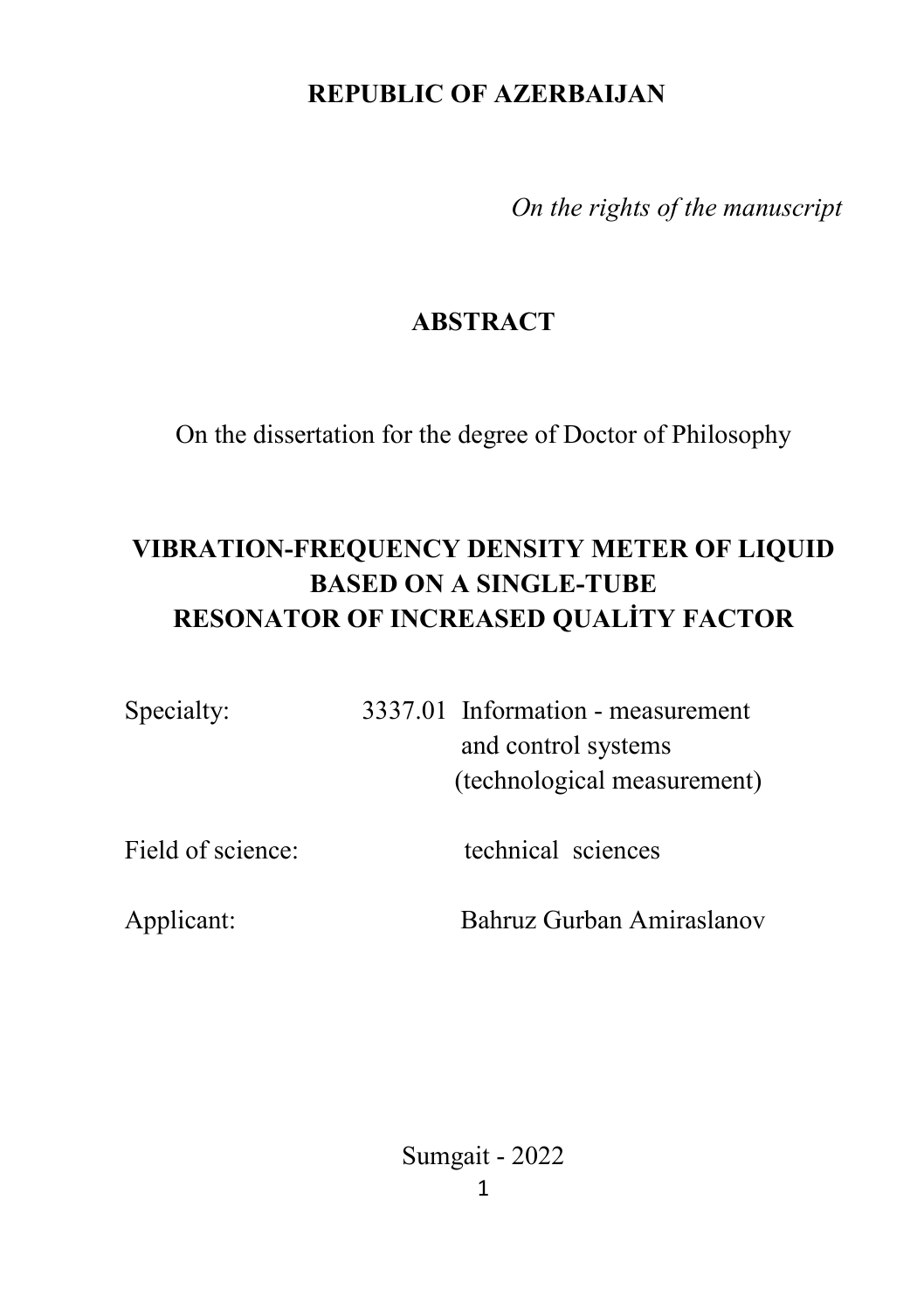The work was performed at Azerbaijan state University Oil and İndustry, "Electronics and Automation" department.

Scientific supervisor doctor of technical sciences, professor **Salahaddin İmamali Yusifov**

Official opponents: doctor of technical sciences, professor **Tofiq İbrahim Suleymanov**

> doctor of technical sciences, associate professor  **Namiq Tahir Abdullayev**

doctor of philosophy in technical sciences,<br>associate professor Aida İsmayıl Guliyeva  **Aida İsmayıl Guliyeva**

Dissertation council FD 2.25 of Supreme Attestation Commission State University

Chairman of the Dissertation Council:



doctor of technical sciences, professor Agil Hamid Huseynov

Scientific secretary of the Dissertation Council: doctor of philosophy in technical sciences,<br>associate professor  $\mathbf{E}$  associate processor  $\mathbf{E}$  $\frac{a}{b}$  i dreave Ninni 110

Chairman of the scientific seminar:

 $\frac{1}{2}$ 

 $\overline{O}$   $\overline{O}$   $\overline{O}$   $\overline{O}$   $\overline{O}$   $\overline{O}$ \_\_\_\_\_\_\_\_\_\_\_\_\_\_\_\_ **Ali Hasan Nagiyev**

 $\overline{\phantom{a}}$  and  $\overline{\phantom{a}}$  such that  $\overline{\phantom{a}}$  such that  $\overline{\phantom{a}}$  such that  $\overline{\phantom{a}}$  such that  $\overline{\phantom{a}}$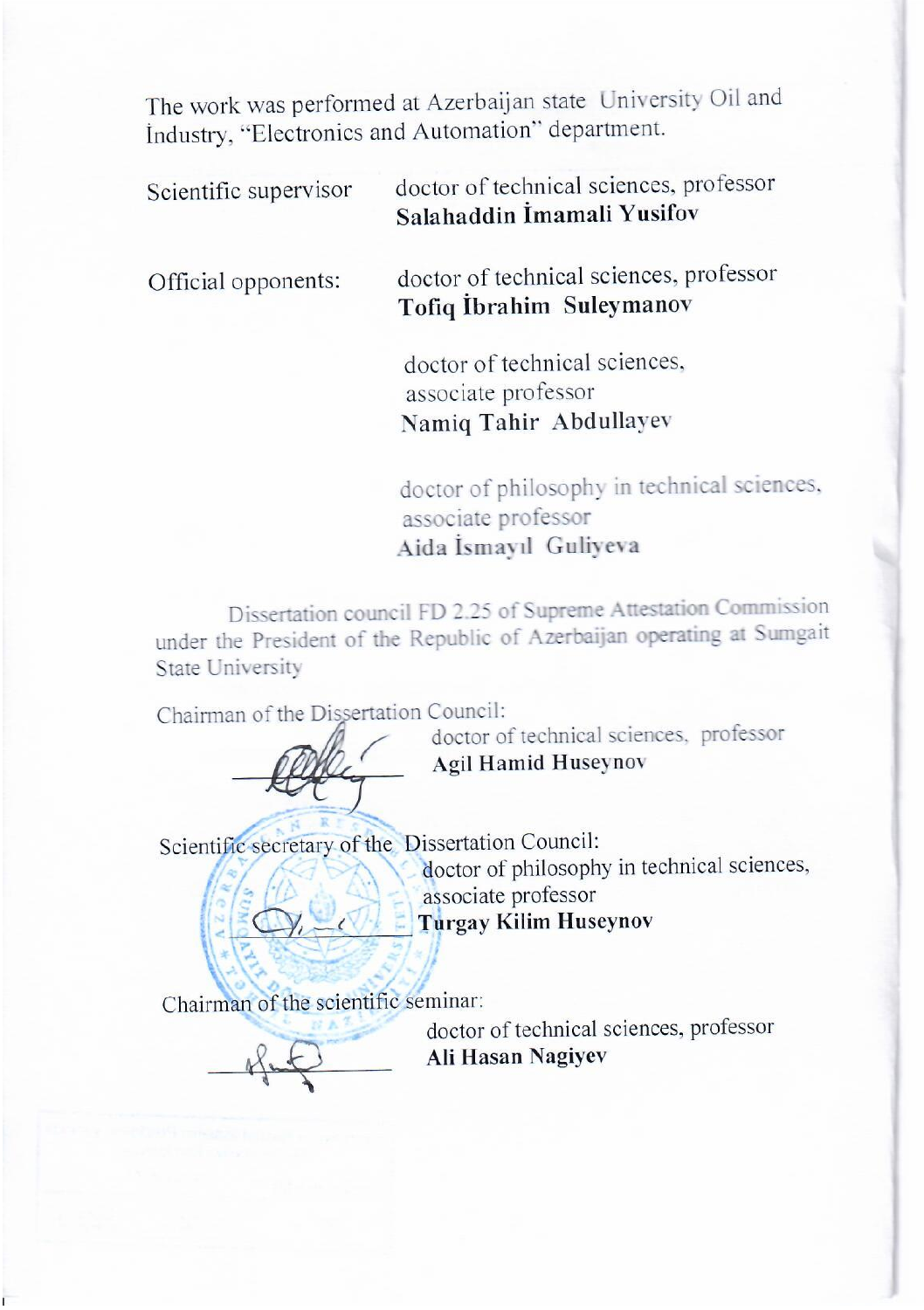#### **DISSERTATION CONTENT**

 **Relevance of the topic.** In some areas of industry, including oil industry, the requirements for extraction of petroleum products, delivering accounts, and measuring their quantity during transportation of oil through pipes have increased. At the same time, creation and application of new devices and equipment for accurate determination of density of petroleum products has made actual. The measurement of density during the transportation of petroleum products through the pipe in the stream, the automatic measurement of the fluid density in the continuous production mode is required with defining a very small error.

 Applied density meters provide measurement with accuracy small errors in automated control systems of technological processes (CA TP), perform in the fields of complex conditions of operating conditions, in the environment of vibrations, temperature changes, viscosity of liquids, etc.

Flow density meters in liquid medium is considered as one of the main nodes during information-measurement exchange in systems of controlling automated of technological processes (CA TP) in food, chemical, petrochemical and other industries.

Vibration-frequency method has found wider application among density measurement methods in information-measurement systems by means of flow density meters. First of all, this is explained by the conversion of the density measurement directly into the frequency signal in the measurement converters of vibration-frequency density units (VFD).

In this regard, vibration-frequency densities are preferred over analog-to-Analog Devices compared to other types of liquid densities. The main parameter of the VFD, which determines the accuracy of measurement, is the quality of its sensitive element. Such as oscillating moving coil, coating, cover, membrane, pipe, etc.as sensitive element. mechanical resonators are used. These mechanical resonators form the operation of the mechanical oscillation system organized with distributed and centering parameters.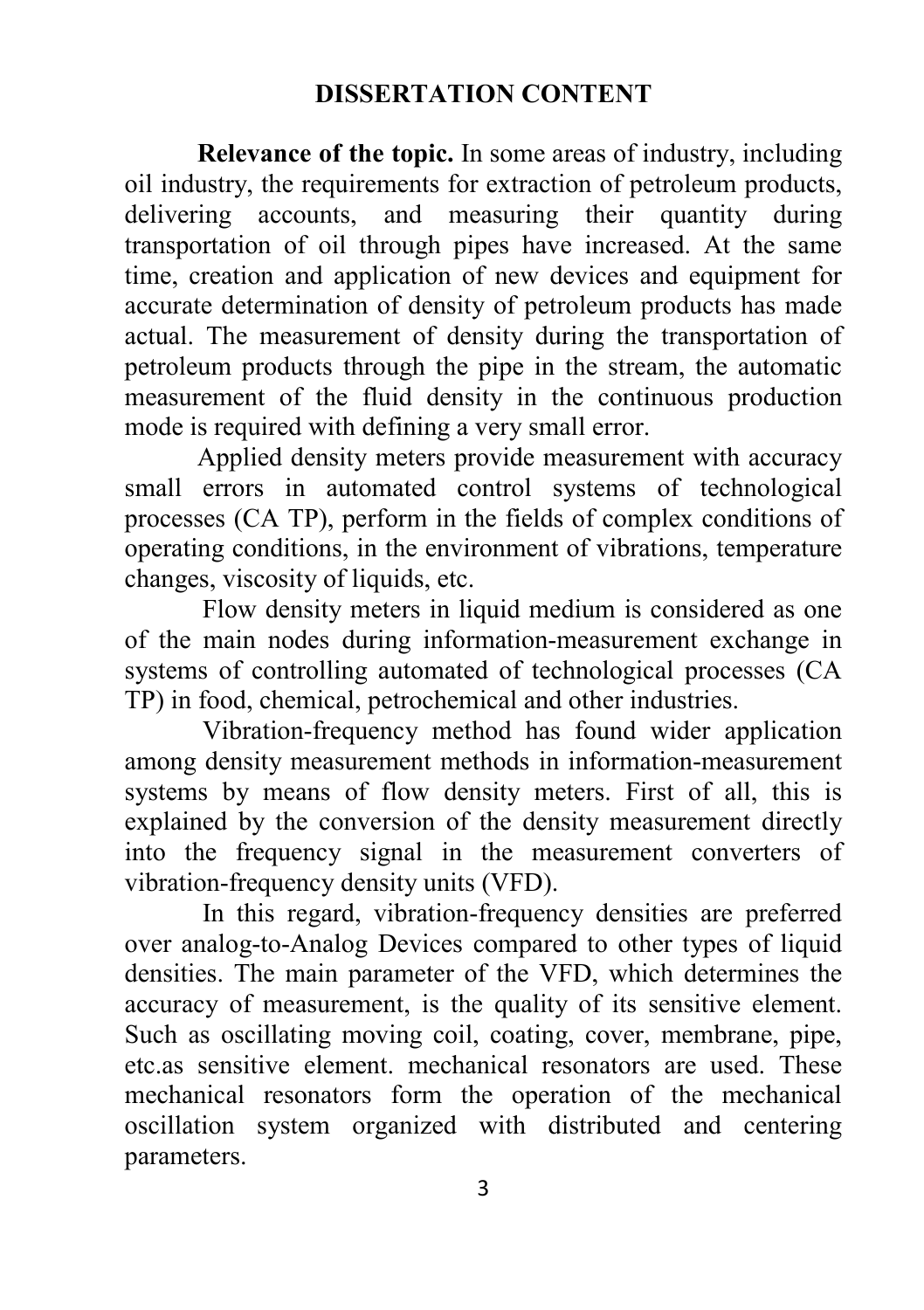From this point of view, tubular resonators with distributed parameters have higher quality, which is why they are widely used. They divided into single-tube or double-tube resonators. Camerton resonator measuring density meters have higher quality than singletube resonator density meters. The complexity of the production of the Camerton resonator density meters is that the manufacturers of the leading vibration-frequency density meters have switched to the production of single-beam resonator density meters, the preparation of which is more simple and convenient to use in series production.

At the same time, for the time being, the quality parameters of the used single-beam resonators are largely inferior to the singlebeam resonators.

It should be noted that the expansion of the field of application of density meters in industry has led to a significant complication of their working conditions. First of all the significant expansion of the range of temperatures, pressures, the level of vibrations and a number of other influencing factors.

 Requirements for density meters include highly contaminated liquids, as well as liquids with additional components (free water, mechanical inclusions, etc.).) have increased in terms of ability to work. In this area, Great Britain's Solarton, Japan's Yokogawa, etc., worldwide. Companies occupy one of the leading places. In Azerbaijan, the EIB density meter of Neftkimyaavtomat is widely used in MDB countries. Y.K.Taranenko, Y.P.Zhukov, V.V.Navrotsky, A.Q.Murashov, M.V., Kulakov M.V. Along with the research of such scientists as Kulakov, Azerbaijani scientists T.K.Huseynov and N.A.Abdulova's studies took place. Research in this area continues today.

In connection with the above, the search for scientifically substantiated principle of single-boron quality resonators of structure, shape and construction and the development of highprecision liquid density meters on their basis are actual scientifictechnical and technological issues.

 **The aim of the dissertation:** The purpose of the dissertation is devoted to the development and study of a single-tube resonator of vibration-frequency densities in a liquid medium in an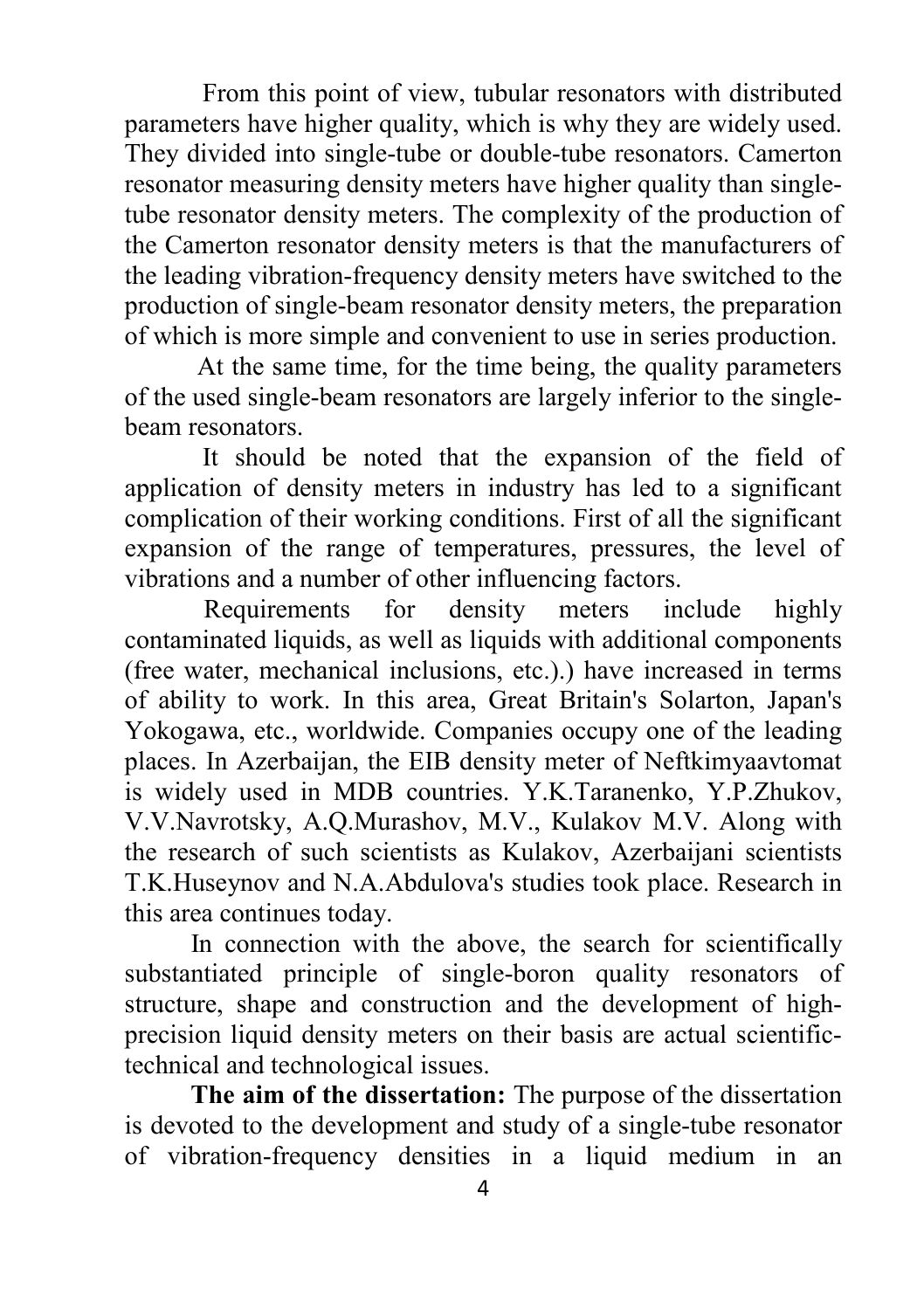information-measuring system of an automated control system of technological processes (CA TP).

 **Scientific novelty of the dissertation.** In the course of the work, the following main conclusions that differ in scientific novelty are drawn to the defense:

1.synthesis of the form of a high-quality single-beam resonator using the method of electromechanical analogies.

2. development of a mathematical model of a single-layer resonator of a stepped-variable cross-section.

3.development of engineering methodology of calculation of single-layer resonator with given absolute precision and high quality step-variable cross-section.

4.principles of construction of StepWise-variable cross-section single-beam resonator, which provides lowering of the main destabilizing factors (temperature, pressure and flow rate of liquid measured density) that affect the accuracy of density measurement.

 **Research methods.** The basis of the conducted researches is mathematical physics, theory of electromechanical analogies, theory of dances and theoretical bases of information-measurement techniques.

 The reliability of the obtained results ensured by comparing the numerical results known in the literature in special cases with mathematical accuracy, analytical formulas obtained by strict analytical methods.

 **The practical significance of the dissertation.** The engineering methodology of the calculation of the parameters of a single-beam resonator of a stepped variable cross-section allows to determine its geometric dimensions at the design stage, taking into account the reactive forces falling on the supports and the material of the resonator to ensure the high quality of the resonator and the condition of ensuring the given absolute sensitivity.

The device designed and designed to measure the quality of the mechanical oscillation system vibration-frequency densities and other mechanical vibration transmitters can be used for experimental research.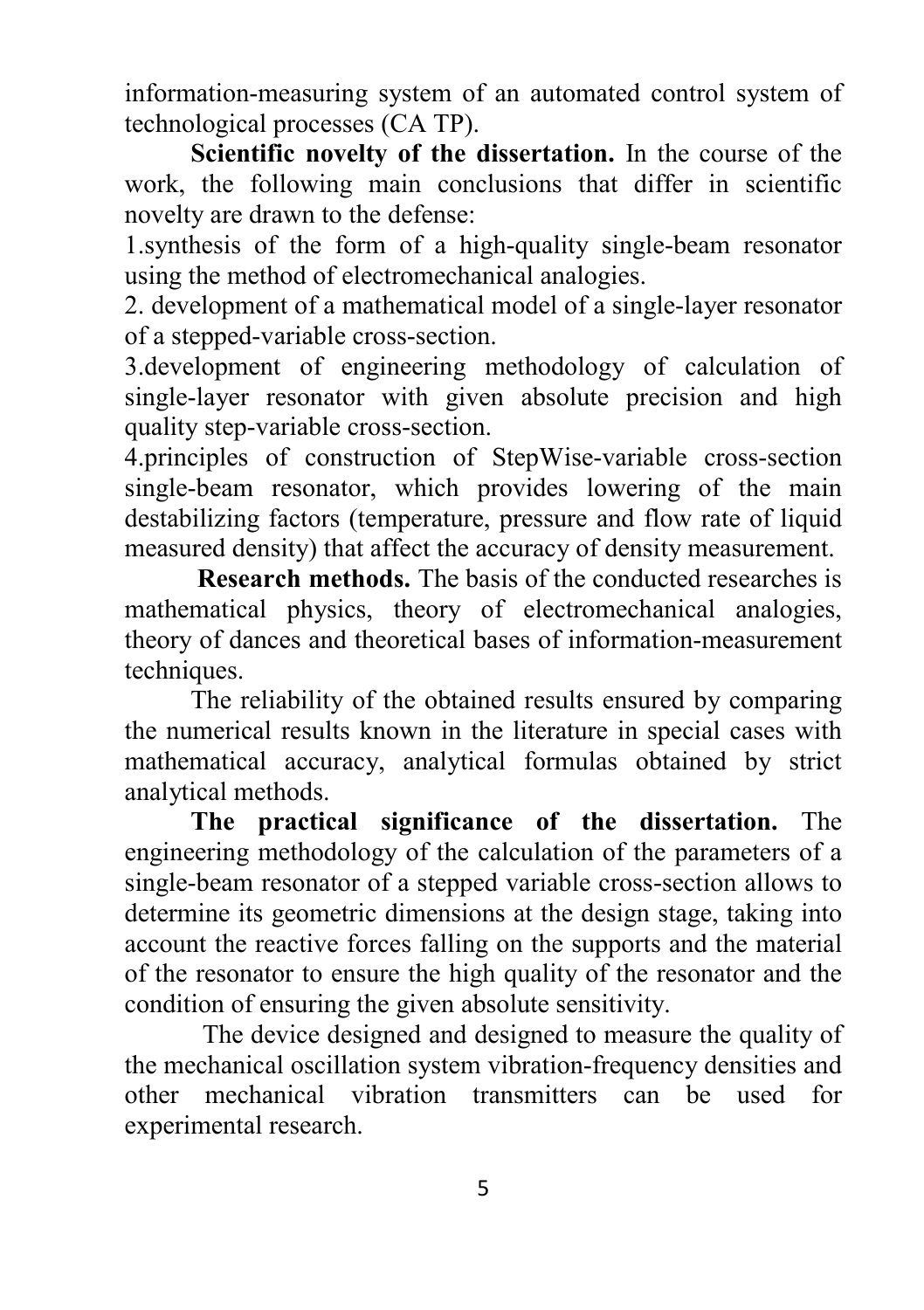**Realization of the results of the dissertation work.** The dissertation work was carried out in the scientific research work of the problem Laboratory of the Department of "Electronics and automation" of Azerbaijan oil and Industry University. It was worked out directly in the developed theoretical and practical research work with the participation of the author:

 -A new high-quality stepped variable-cross-section resonator has been developed for vibration-frequency density meters. The results of scientific researches were applied in laboratory and teaching-methodical works of Azerbaijan oil and Industry University (Baku City) and Sumgayit State University (Sumgayit City).

 -The device measuring the quality of the mechanical dance system of the resonator of the vibration-frequency density meter based on the single-beam resonator has been applied at the objects of the scientific institution "Neftkimya avtomat" (Sumgayit city) and the oil and gas production department "Surakhani neft".

 - In addition, on the basis of the obtained results, patents of the Republic of Azerbaijan were obtained for the measurement of liquid medium density according to the results of research and application in various fields of industry (N98/001013,12.06.97, G01 N 9/04 and I 2008 0025, 28.01.2008 (Azerbaijan)).

 The main theoretical and experimental studies submitted to the defense:

 - mathematical model of one-bed resonator with the highest quality step-variable cross-section;

 - minimization of reactive forces falling on the resonator's base and vibrational energy losses at the base of the housing unit;

 - methodology for determining the rational parameters of the resonator at the design stage, while improving the quality and ensuring the absolute sensitivity as a result of minimization of vibrational energy in the resonator body joints;

 - vibration-frequency development of single-section design of stepped-variable cross section for liquid density meter;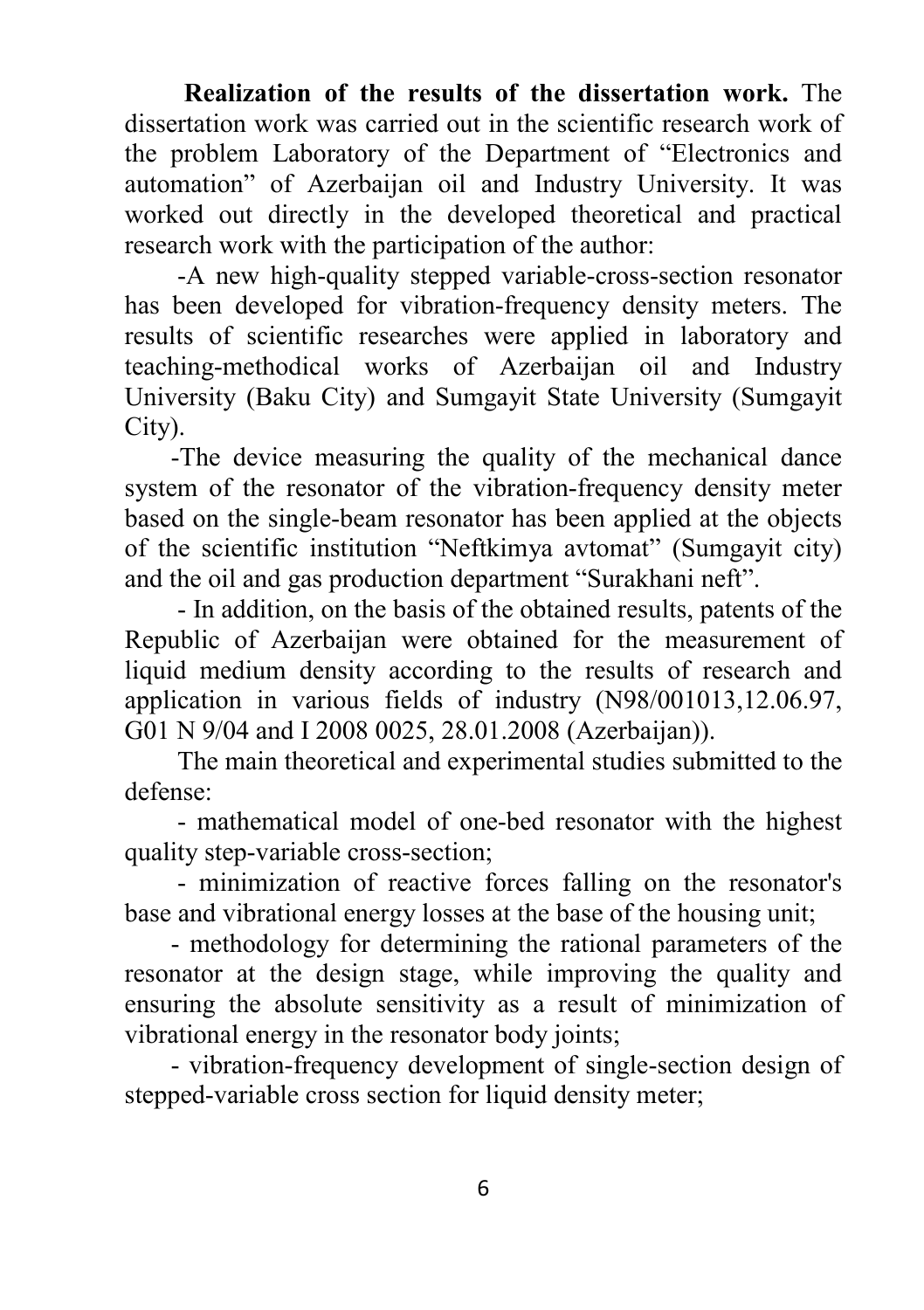**Approbation of dissertation work.** The main results of the dissertation were reported, listened and discussed at the following conferences:

 International scientific and technical conference "Measurement and control of granular materials (MCGM'97)", Shanghai, China X.R., 1997;

 International scientific and technical conference "Machine Design and Production Conference (UMTIK'98) ", Ankara, Turkey, 1998;

 International scientific and technical conference "Measurement and control of granular materials (MCGM'2000) ", Shanghai, China X.R., 2000;

 International Conference "Problems of cybernetics and informatics "(Baku, Azerbaijan, 2008);

 International scientific-practical conference "Scientific perspectives of the XXI century. Achievements and prospects of the new Century", Novosibirsk, Russia, 2014;

 International scientific-practical conference "Modern concepts of scientific research", Moskva, Russia, 2014;

International scientific and technical conference

"Applied science as a tool for the development of petrochemical industries ", Salavat, Russia, 2017;

International Scientific and Technical Conference: SES-2019, Kazan, Rusiya, 2019;

 International scientific and technical conference "Industrial engineering", Russia, 2021;

 III International conference MIP: engineering-2021: Advanced technologies in material science, mechanical and automation engineering, Krasnoyarsk ş., Russia, 2021;

as well as:

Theses of the Republican scientific-practical conference "Ecology and Progress", Sumgayit city, Azerbaijan, 1999;

Abstracts of the Republican scientific conference

" Life protection", Sumgayit city, Azerbaijan, 1998;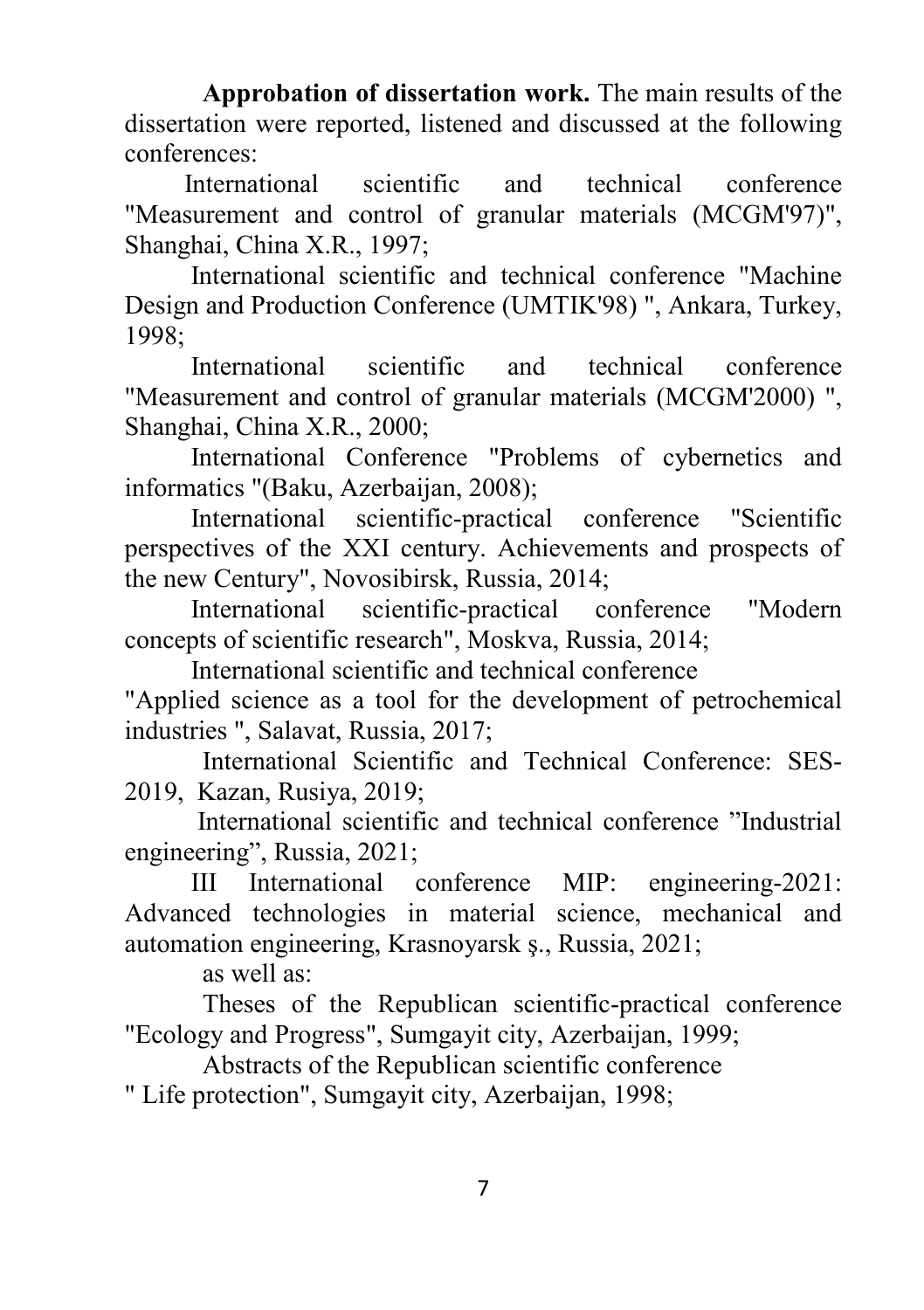Abstracts of the Republican scientific conference "Modern problems of informatization, cybernetics and information technologies",Azerbaijan, 2004;

Abstracts of the Republican scientific conference "Materials of IX and XI Republican scientific conference of graduate students and young researchers", Baku, Azerbaijan, 2003 and 2006 ;

Theses of the Republican scientific conference "Applied Problems of Mathematics and new information technologies", Sumgayit city, Azerbaijan, 2007;

Information systems and technologies: achievements and prospects. Materials of the international scientific conference, Sumgayit city, Azerbaijan, 2018 and 2020;

 **The structure and volume of the dissertation work.** The dissertation consists of an introduction, four chapters, conclusion, list of literature and appendices. The work is presented on 175 pages, contains 50 pictures and 11 tables, and a list of 149 titles of literature.

 **The total volume of the dissertation with the sign.** The total volume of the dissertation consists of 162 644 characters. In the introduction to the dissertation there are 12881 signs, in the 1st chapter 46434 signs, in the 2nd chapter 20969 signs, in the 3rd chapter 20287 signs, in the 4th chapter 53214 signs.

 **Publications on the dissertation:** 14 articles, 20 theses and 2 patents (inventions) on the topic of the dissertation were published.

 **In the introduction,** the relevance of the research work is substantiated, the purpose of the work is formulated, as well as the main scientific results of the dissertation are listed, the application areas of the research results are indicated and their practical significance, as well as the main provisions submitted for defense are given.

**In the first chapter** deals with the main requirements placed on modern liquid flow densities measuring density automatically are formulated, and the prospects of vibrationfrequency densities that provide these needs are substantiated. As a result, as a result of the analysis of the state of vibration Densitometers, closed-type aerated resonator Densitometers have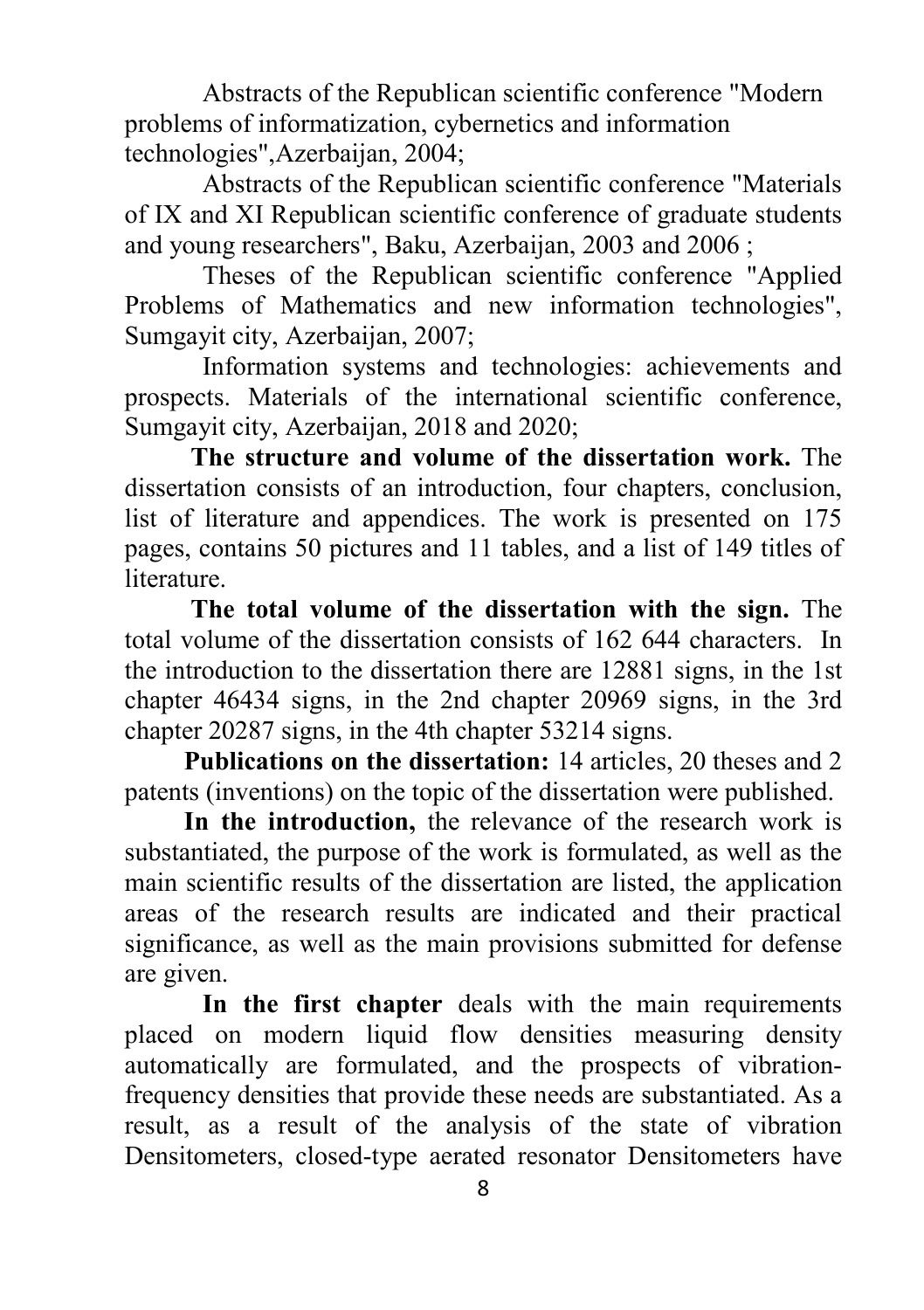the best characteristics, but their inadmissibility in series production in practice requires replacing them with lower-quality simple single-beam resonators. In this regard, the search for vibration density meters on the basis of high-quality single-layer resonators of new shape and construction is an actual issue.

 **The second chapter** is devoted to the study and development of mathematical model of single-beam resonator with variable-beam cross-section. Analyzes carried out in the field of development of vibration-frequency liquid density meters show that at present, two methods of synthesis of tubular resonators can be distinguished: heuristic synthesis and synthesis using the method of electromechanical analogies. The possibilities of scientific justification of the synthesis of the shape of the resonator show that it is more expedient to conduct a synthesis by the method of electromechanical analogies. According to this method, the synthesis of the algorithm is as follows:

 1. selection of a resonator based on this method during the synthesis of a new form ;

 2. development of a linear model of the selected resonator with the collected parameters:

 3. development of an electrical analog of a mechanical model of a resonator;

 4. analysis of the electric analog and its improvement in order to minimize the amount of oscillatory energy of the electric analog;

 5. development of a linear mechanical model of a high-quality resonator according to the analog improvement scheme;

 6. presentation of its new form according to the linear mechanical model of the resonator.

In order to synthesize a new form of resonator according to the given algorithm, a single-tube is taken and a straight pipe 1 is prepared (Figure 1), the ends of the pipe are fastened to the supports 2.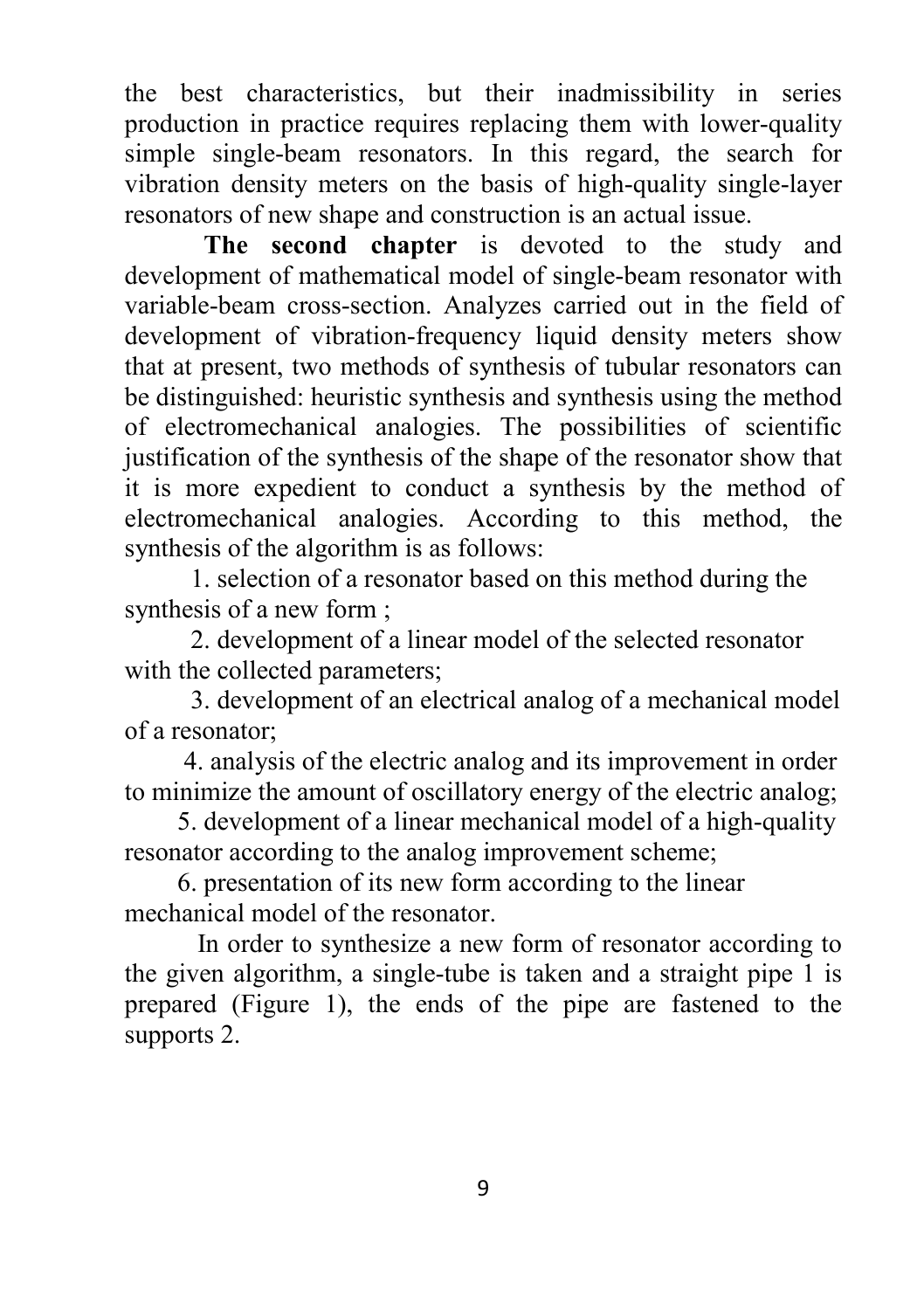

Figure 1. The initial form of the synthesized resonator

 The resonator is connected with the 4 body through the 3 flexible elements, through which the inclusion and outflow of fluid is performed, and the registration of its state is carried out with the 5 sensitive plate.

Taking into account the fact that the resonator forms a double symmetry with respect to the center, we make a mechanical model for the same half, taking one side from its half (Figure 2). Let's name the mass of the moving half of the pipe  $m_1$ , the mass of the support  $m<sub>2</sub>$ , and the mass of the base  $M$ . Masses are under elasticplate interaction between themselves. In the given model, these interactions are replaced by mechanical resistances  $r_1$  and  $r_2$ containing  $c_1$  and  $c_2$  flexible elements.

According to the method of electromechanical analogies, the electrical analogue of the model (Figure 2) is a contour system, which is shown in Figure 3.



Figure 2. Mechanical model of the primary synthesized resonator with the collected parameters

Mechanical power is replaced by an equivalent voltage source in an electrical analogue.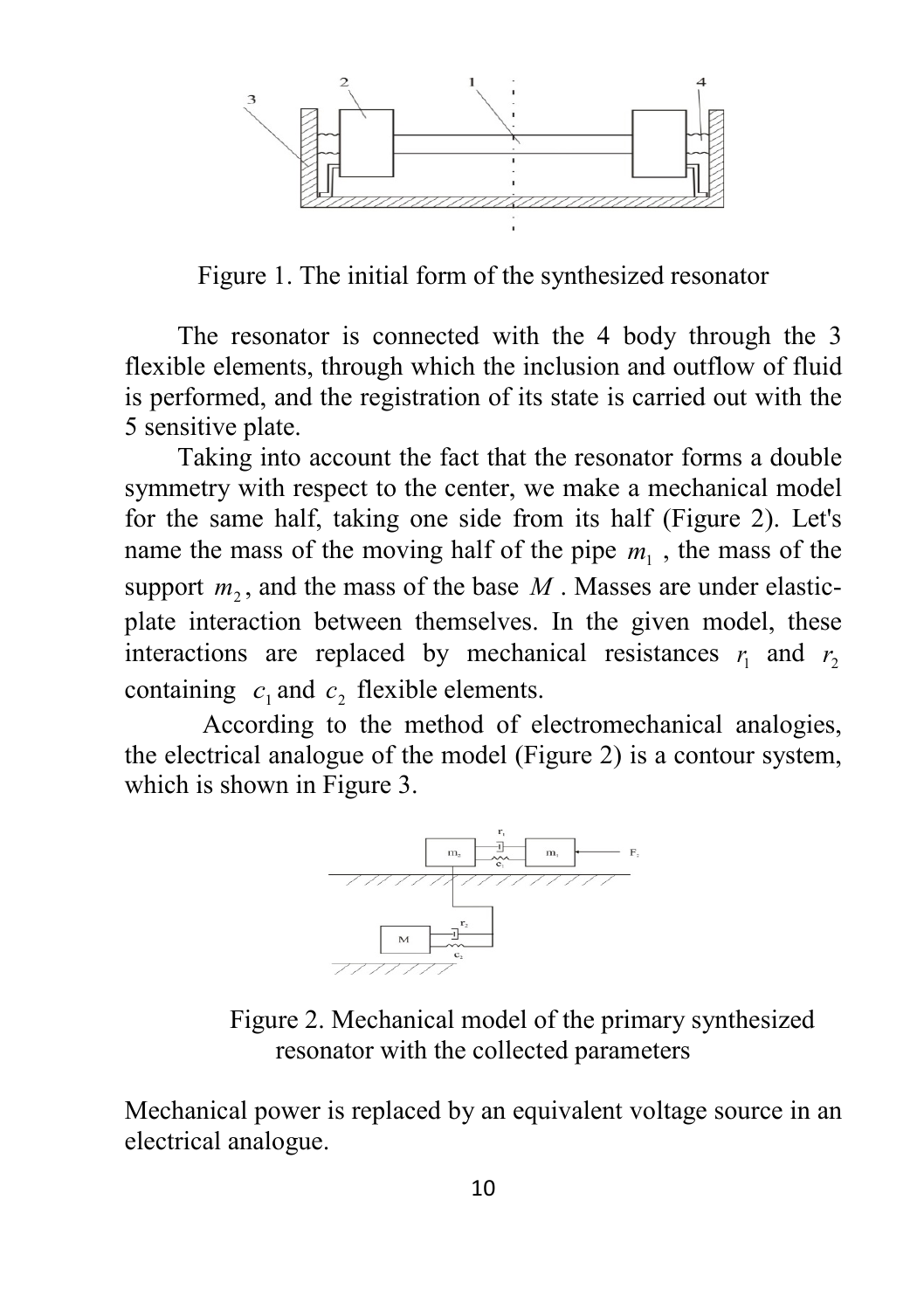

Figure 3. Electrical analogues of mechanical models with the accumulated parameters of the primary synthesized resonator

 $L<sub>M</sub>$  Inductance can not be ignored, since the mass of the base is much larger than the *M* mass of the pipe and the stop. Currently, the losses in the supports correspond to the loss of energy in their  $R_2$  resistance, which is proportional to the  $I_2$ current passing through the  $R<sub>2</sub>$  resistance. Using the method of contours currents, let's adopt the next following marking for this:

$$
z_{11} = j\omega l_1 + \frac{1}{j\omega c_1} + R_1, \qquad z_{12} = \frac{1}{j\omega c_1} + R_1
$$
  

$$
z_{21} = z_{12}, \quad z_{22} = \frac{1}{j\omega c_1} + R_1 + j\omega l_2 + \frac{1}{j\omega c_2} + R_2
$$

The system of equations is as follows for the current values of the current:

$$
\begin{cases}\nI_{1}z_{11} - I_{2}Z_{12} = U \\
-I_{1}z_{12} + I_{2}Z_{22} = 0\n\end{cases}
$$
\n(1)

Then the price of the  $I_2$  current:

$$
\Delta z = \begin{vmatrix} z_{11} - z_{12} \\ -z_{12} z_{22} \end{vmatrix};
$$
 (2)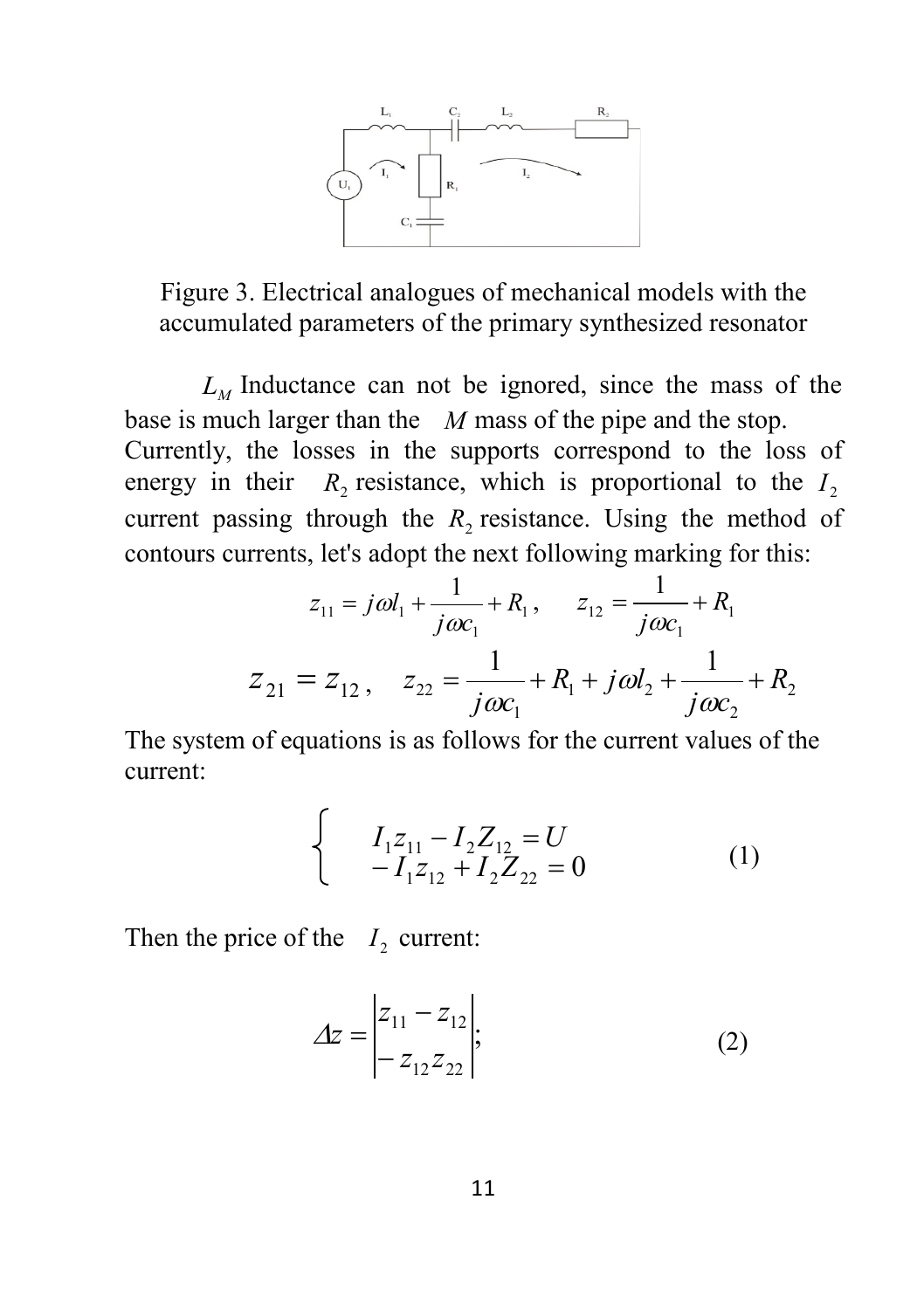$$
I_2 = \frac{1}{\Delta z} = \begin{vmatrix} z_{11}U \\ -z_{12}0 \end{vmatrix} = \frac{Uz_{12}}{z_{11}z_{22} - z_{12}^2};
$$
(3)  

$$
z_{11}z_{22} - z_{12}^2 \neq 0
$$

 From the expression (3) we conclude that if the number of  $I<sub>2</sub>$  current is small, then the denominator of the  $(3)$  fraction will be large. His is the most rational way to reduce its  $I_2$  current increase of  $z_{22}$  resistance, so to be more precise  $l_2$  increase, because  $R_1$ and  $C_1$  corresponds to the parameters of the tube called resonator. So these parameters are selected at the end of the measurement conditions and the given sensitivity can not be changed.

*R*<sub>2</sub> the increase in energy leads to an increase in the loss of energy in the supports, and  $C<sub>2</sub>$  the decrease in it corresponds to a decrease in the rigidity of the connecting elements, which are selected for constructive considerations.

 $I<sub>2</sub>$  there is another way to reduce its current, which is the inclusion of an  $L_0 - R_0 - C_0$  additional circuit in the scheme. In this case, two options for inserting an additional circuit are possible: in front  $L_1 - R_1 - C_1$  (figure 4a) or  $L_1 - R_1 - C_1$  and  $L_2 - R_2 - C_2$  (figure 4b). We study each variant separately.



Picture 4. Electrical analogues of mechanical models with accumulated parameters of improved shaped resonators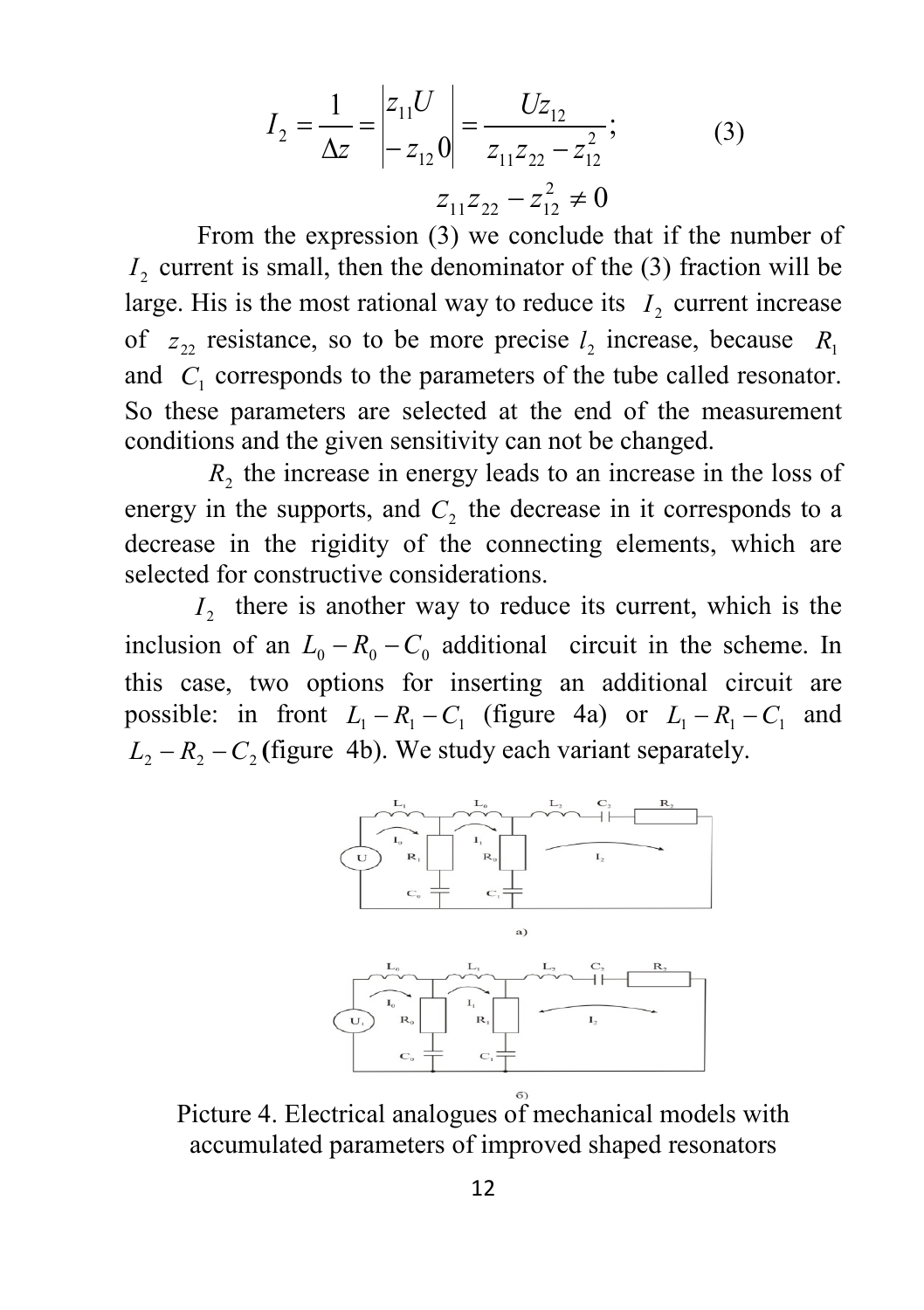**Variant I.** Let's accept the following naming as in the previous case :

$$
z_{00}^{*} = j\omega l_{0} + \frac{1}{j\omega c_{0}} + R_{0}, \quad z_{01}^{*} = R_{0} + \frac{1}{j\omega c_{0}}
$$
  

$$
z_{10}^{*} = z_{01}, \quad z_{11}^{*} = R_{0} + \frac{1}{j\omega c_{0}} + L_{1} + R_{1} + \frac{1}{j\omega c_{1}}
$$
  

$$
z_{12}^{*} = R_{2} + \frac{1}{j\omega c_{2}}, \quad z_{21}^{*} = z_{12}^{*}
$$
  

$$
z_{22}^{*} = R_{2} + \frac{1}{j\omega c_{1}} + L_{2} + R_{3} \frac{1}{j\omega c_{2}}
$$

We compile a system of equations for current values:

$$
\begin{cases}\nI_0 z_{00}^* - I_1 z_{01}^* = U \\
-I_0 z_{01}^* + I_1 z_{11}^* - I_2 z_{12}^* = 0 \\
-I_1 z_{12}^* + I_2 z_{22}^* = 0\n\end{cases}
$$
\n(4)

Then  $I_2$  the price of the current :

$$
\Delta z = \begin{vmatrix} z_{00}^* & -z_{01}^* & 0 \\ -z_{01}^* & z_{11}^* & z_{12}^* \\ 0 & -z_{12}^* & z_{22}^* \end{vmatrix};
$$
 (5)

$$
I_2 = \frac{1}{\Delta z} = \begin{vmatrix} z_{00}^* - z_{01}^* & U \\ -z_{01}^* & z_{11}^* & 0 \\ 0 & -z_{12}^* & 0 \end{vmatrix} = \frac{Uz_{01}^* z_{12}^*}{z_{00}^* (z_{11}^* z_{22}^* - z_{12}^*) - z_{01}^* z_{22}^*}
$$
(6)

Comparing the schemes in Figure 3 and 4 among themselves, we see that,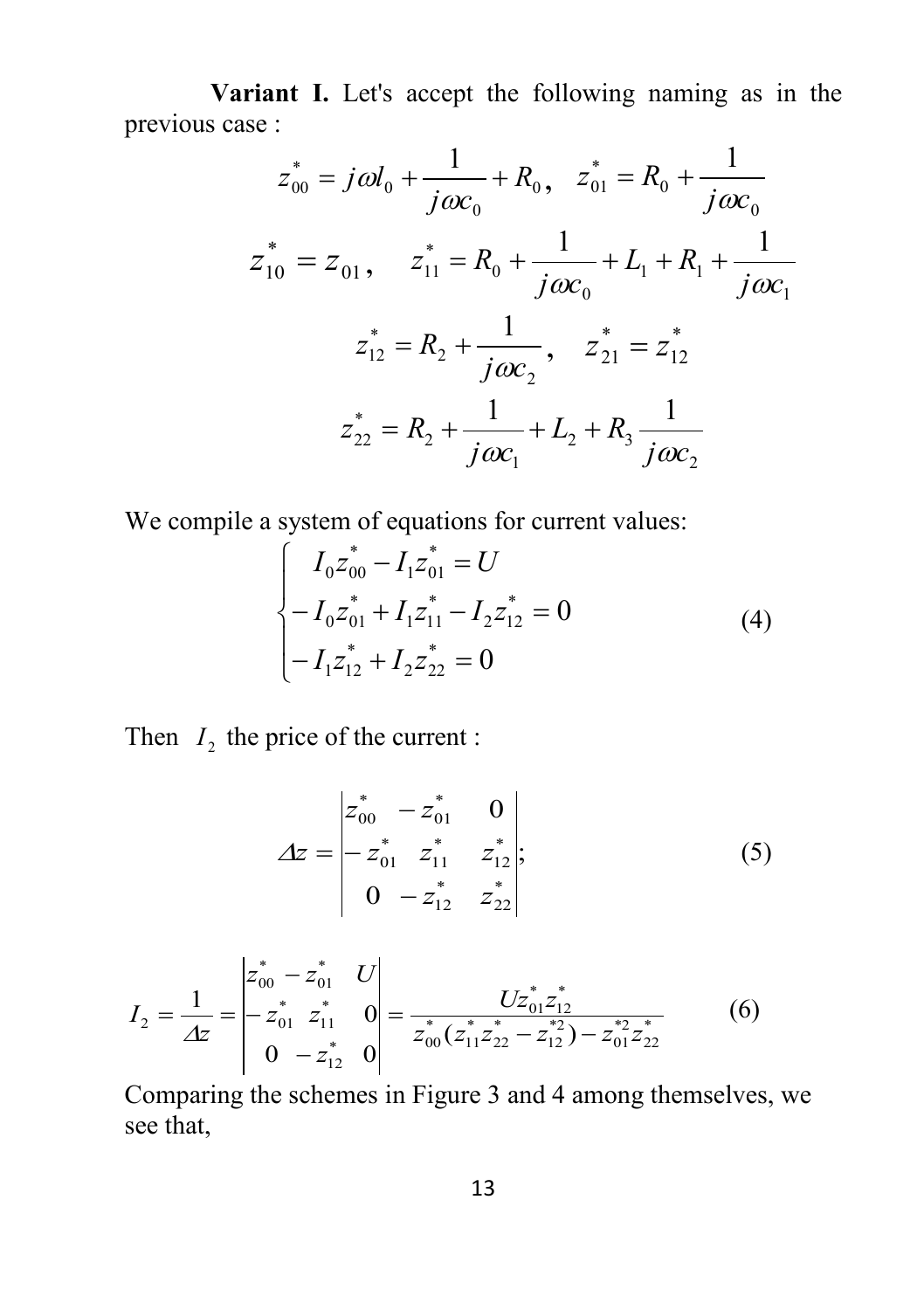$$
z_{11} = z_{11}^* - z_{01}^*
$$
  
\n
$$
z_{12}^* = z_{12}
$$
  
\n
$$
z_{22}^* = z_{22}
$$

If we describe in it the expressions (3) and (6) in the following form:

$$
I_2 = \frac{Uz_{01}^* z_{12}^*}{z_{00}^* (z_{11}^* z_{22}^* - z_{12}^{*2}) - z_{01}^{*2} z_{22}^*},
$$
  

$$
I_2 = \frac{Uz_{12}}{z_{11}^* z_{22} - z_{01}^* z_{22} - z_{12}^2}
$$

By  $z_{01}$  multiplying the copy and denominator of the second fraction  $I_2/I_2^*$  we find the connection:

$$
\frac{I_2}{I_2^*} = \frac{z_{00}^* \left(z_{11}^* z_{22} - z_{12}^2\right) - z_{01}^{*2} z_{22}}{z_{01}^* \left(z_{11}^* z_{22} - z_{12}^2\right) - z_{01}^{*2} z_{22}}
$$
(7)

So, if it is  $z_{00} > z_{01}$ , then  $I_2/I_2^* > 1$ , and  $I_2$  the second is less than the first.

**Varinat II.** By conducting an analog conversion, we get :

$$
\frac{I_2}{I_2^*} = \frac{z_{22}^* \left(z_{00}^* z_{11}^* - z_{10}^{*2}\right) - z_{00}^* z_{12}^*}{z_{12}^* \left(z_{00}^* z_{22}^* - z_{10}^{*2}\right) - z_{00}^* z_{12}^* + z_{00}^* z_{12}^* z_{12}}
$$
(8)

(8) as it appears from the expression that,  $z_{11}$  by way of selecting the parameter  $I_2/I_2^* > 1$  the fulfillment of his condition can be achieved.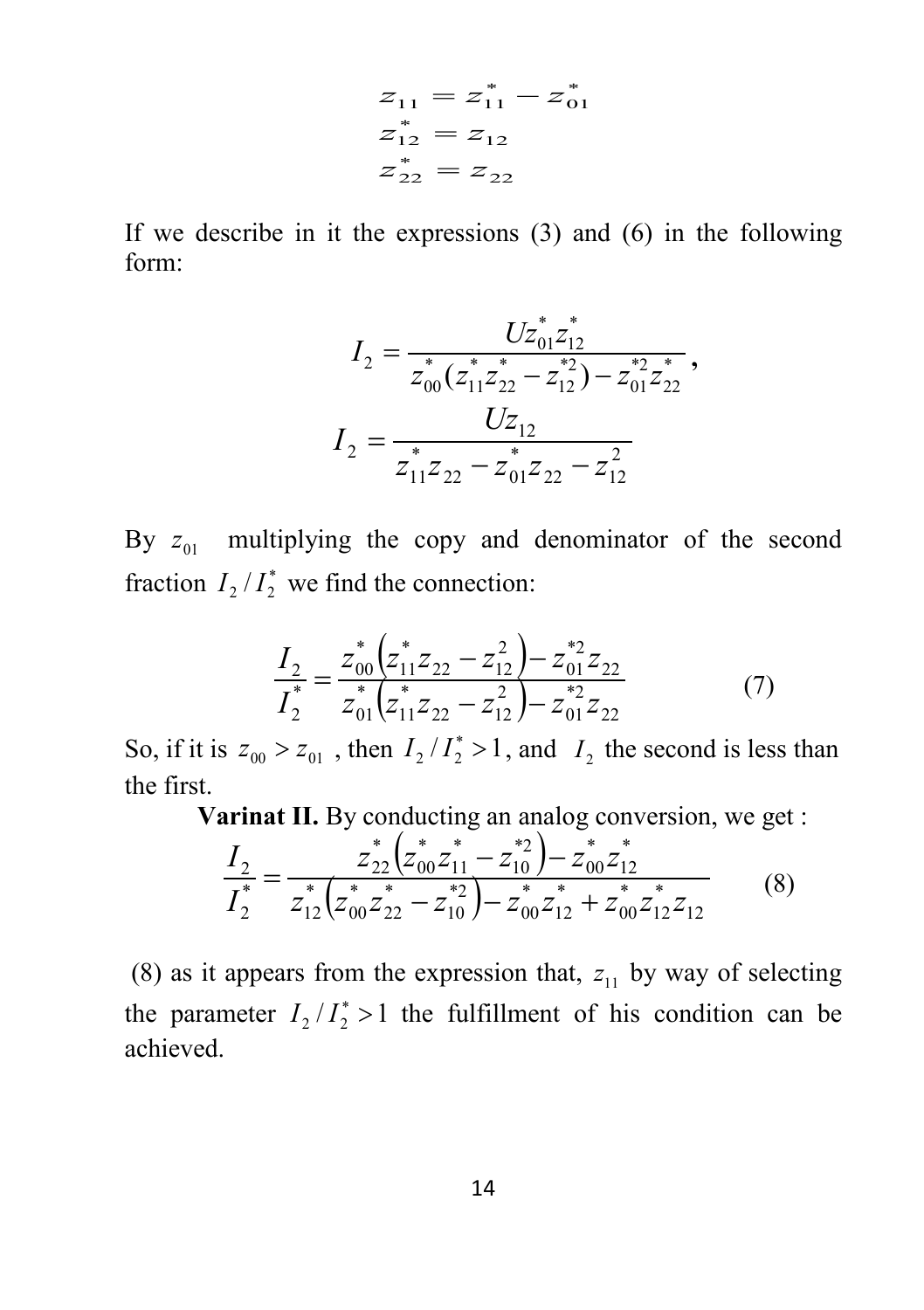We draw up the model according to the distributed parameters of the resonator in relation to the scheme in Figure 4 as in Figure 5.



Figure 5. Mechanical model with aggregated parameters of improved shaped resonator

 The model given in a simple case is suitable for the implementation of resonator with step-shifting cross section, pipe ends in a solid joint form (Figure 6). The found form of the resonator provides for the reduction of the reactive force formed in the places of attachment to the supports during its oscillation, which, in comparison with the previous form of the resonator, ultimately provides for its quality improvement.

 For the methodology of conducting the resonator report, its exact mathematical model is developed and studied.



Figure 6. New synthesized resonator shape

For this purpose, the structural model of the resonator has been studied, the general view of this resonator is shown in Figure 7.Resonator stage-consists of variable cross-section 1 pipe, the ends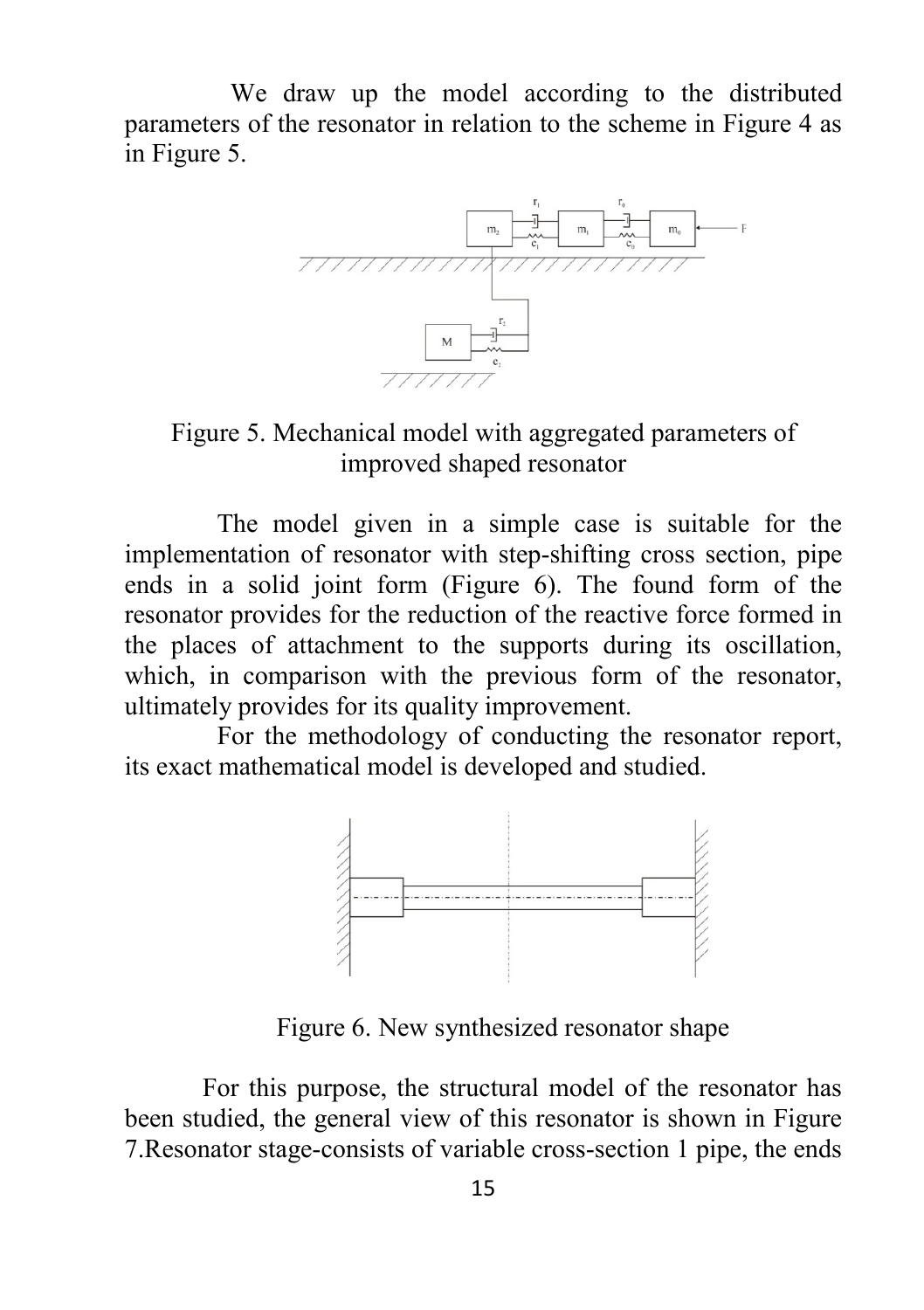of which are firmly fixed on 2 supports. The operating mode of the resonator is created by an alarm system in the first harmony of the pipe in motion. The alarm system consists of 3 electromagnetic receivers and 5 electronic amplifiers with 4 oscillators connected to the corresponding input and output. The frequency of the authorization changes with a change in the density of the fluid passing through the tube and is taken from the outlet of the amplifier.



Figure 7. General view of resonator

 The task consists in determining the analytical dependence of the resonator between the specific frequency of oscillations and the density of the fluid contained in the resonator.

 Given the absolute symmetry of the resonator, the report scheme can be adopted as in Figure 8, i.e., we can look at the implementation of the task for the half-section of the pipe.



Figure 8. Reporting scheme of the resonator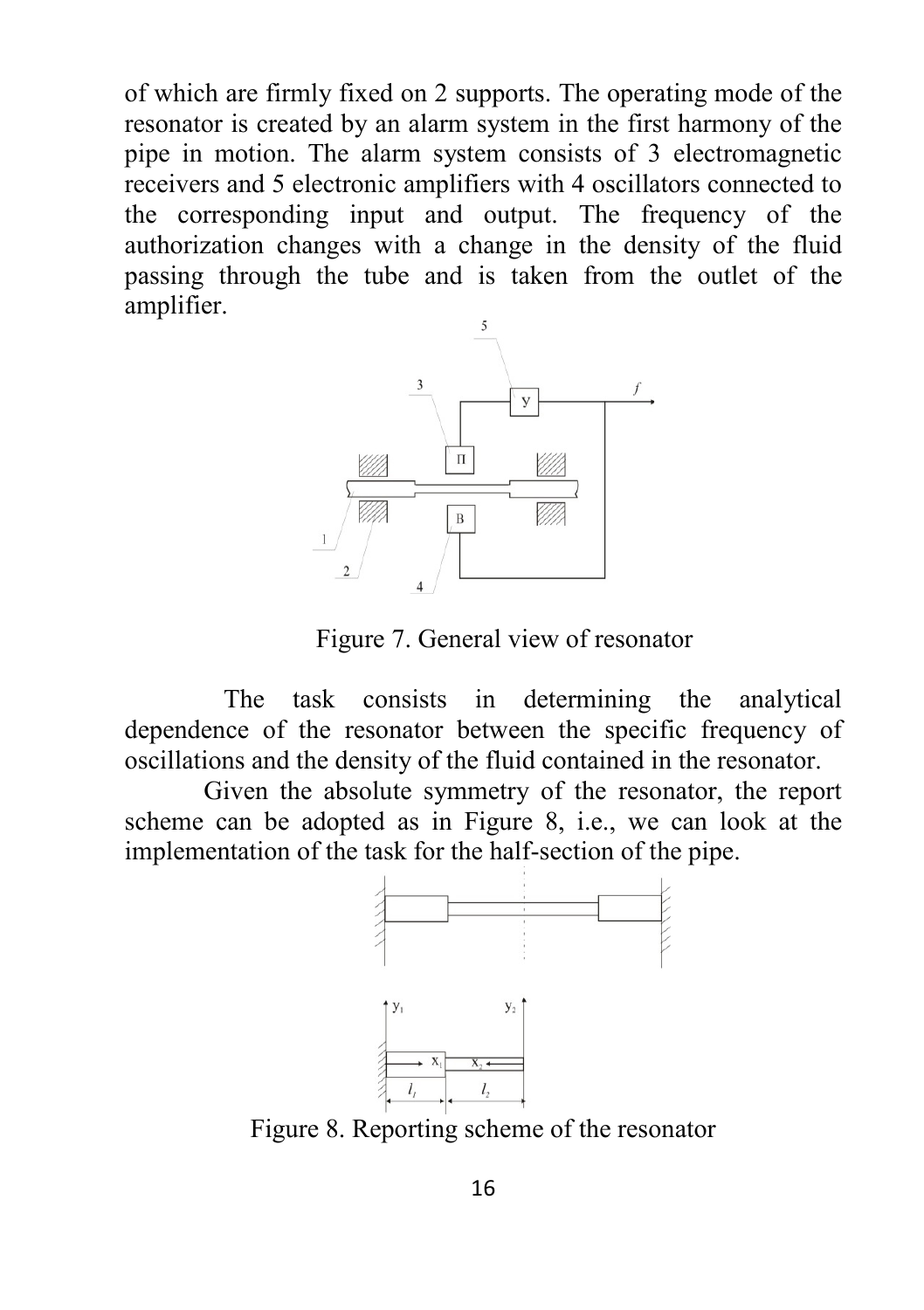Conditionally divide the half of the pipe into two areas : the first – the area from the pipe joints to the supports to the change of its outer diameter; the second – the area from the area where the outer diameter changes to the middle of the pipe. If we take the lengths of these accepted areas of the pipe, respectively,  $l_1$  and  $l_2$ , on it  $l_1 + l_2 = l$ . Other parameters of the pipe are as shown in the scheme. We build two coordinate systems that are connected in each field. Let's name the inclination of the axis of the pipe in each area accordingly  $y_1$  and  $y_2$ . These quantities are states of points on the pipe, determined by *t* time function  $x_1$  and  $x_2$  coordinates. If we do not take into account friction, the motion equation will take the following picture:

$$
\begin{cases}\nEJ_1 \frac{\partial^4 y_1}{\partial x_1^4} + m_1 \frac{\partial^2 y_1}{\partial t^2} = 0; \\
EJ_2 \frac{\partial^4 y_2}{\partial x_2^4} + m_2 \frac{\partial^2 y_2}{\partial t^2} = 0;\n\end{cases} \tag{9}
$$

here – *E* modulus of elasticity; –  $J_1$ ,  $J_2$  moments of inertia by arrows of the cross-section of the pipe;  $m_1$ ,  $m_2$ - unit of mass of the length of the pipe filled with liquid.

 A to conduct analysis we use Krylov functions and integrals. The boundary conditions for the case under consideration will be as follows:

$$
x_1 = 0; \quad y_1 = 0; \quad \frac{\partial y_1}{\partial x_1} = 0;
$$

$$
x_2 = 0; \quad \frac{\partial y_2}{\partial x_2} = 0; \quad \frac{\partial^3 y_2}{\partial x_2^3} = 0;
$$

On the condition of connection  $x_1 = l_1$  və  $x_2 = l_2$  when the writings are as follows: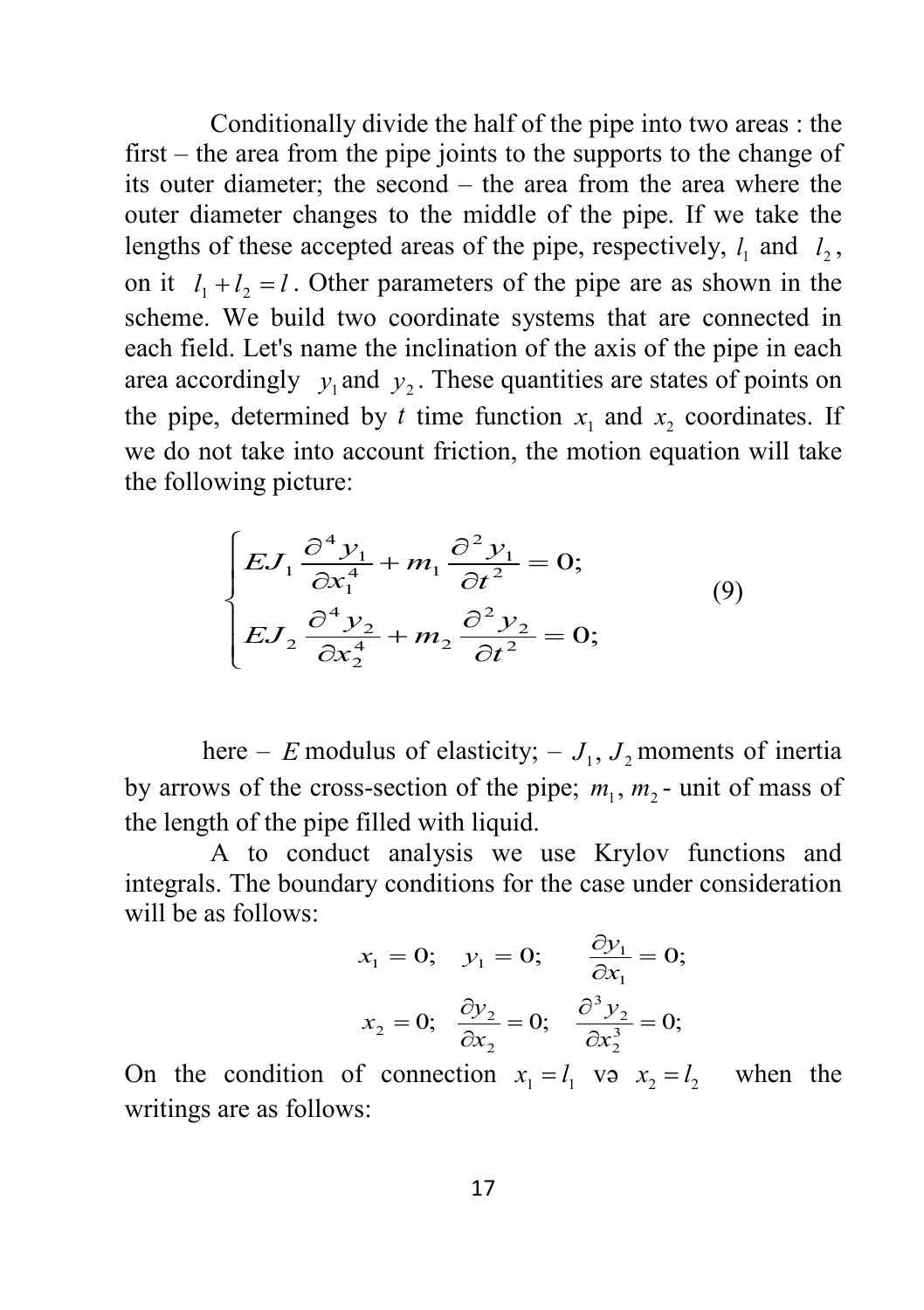$$
y_1 = y_2;
$$
  
\n
$$
\frac{\partial y_1}{\partial x_1} = -\frac{\partial y_2}{\partial x_2};
$$
  
\n
$$
EJ_1 \frac{\partial^2 y}{\partial x_1^2} = EJ_2 \frac{\partial^2 y_2}{\partial x_2^2};
$$
  
\n
$$
EJ_1 \frac{\partial^3 y_1}{\partial x_1^3} = -EJ_2 \frac{\partial^3 y_2}{\partial x_2^2}
$$
  
\n(10)

If we conduct substitution as follows:

$$
y_i(x_i, t) = z_i(x_i)v(t), \quad i = 1,2
$$
 (11)

Where  $z_i(x_i)$  solution of differential equation from IV degree :

$$
z_i^{IV} - v_i^4 z_i = 0; \t\t(12)
$$

it is possible here,  $v(t)$  – the solution of the differential equation from the 2nd degree :

$$
v_i + \omega v_i = 0;
$$
  
\n
$$
\omega = v_i^2 \sqrt{\frac{E J_i}{m_i}}
$$
\n(13)

Here  $\omega = 2\pi f$  the frequency of the cycle of the dance and  $f$  - this is the specific frequency of the dance. Below we proceed from (9) and (10) equations to ordinary derivative equations.

$$
\begin{cases} z_1^{\text{IV}} + v_1^4 z_1 = 0; \\ z_2^{\text{IV}} + v_2^4 z_2 = 0; \end{cases}
$$
 (14)

when there are the following boundary conditions:

$$
z_1(0) = 0; \t z_1^{'}(0) = 0; \t z_2^{''}(0) = 0; \t z_2^{''}(0) = 0; \n z_1(l_1) = z_2(l_2), \t z_1^{'}(l_1) = -z_2^{'}(l_2), \n z_1^{''}(l_1) = \frac{E_2 J_2}{E_1 J_1} z_2^{''}(l_2), \t z_1^{''}(l_1) = -\frac{E_2 J_2}{E_1 J_1} z_2^{''}(l_2), \t z_1^{''}(l_1) = -\frac{E_2 J_2}{E_1 J_1} z_2^{''}(l_2)
$$
\n(15)

 $v_i^4 = \frac{m_1 \omega}{E_i}$ ,  $i = 1,2$  $E_i I$ *haradaki*,  $v_i^4 = \frac{m}{I}$ *i i i*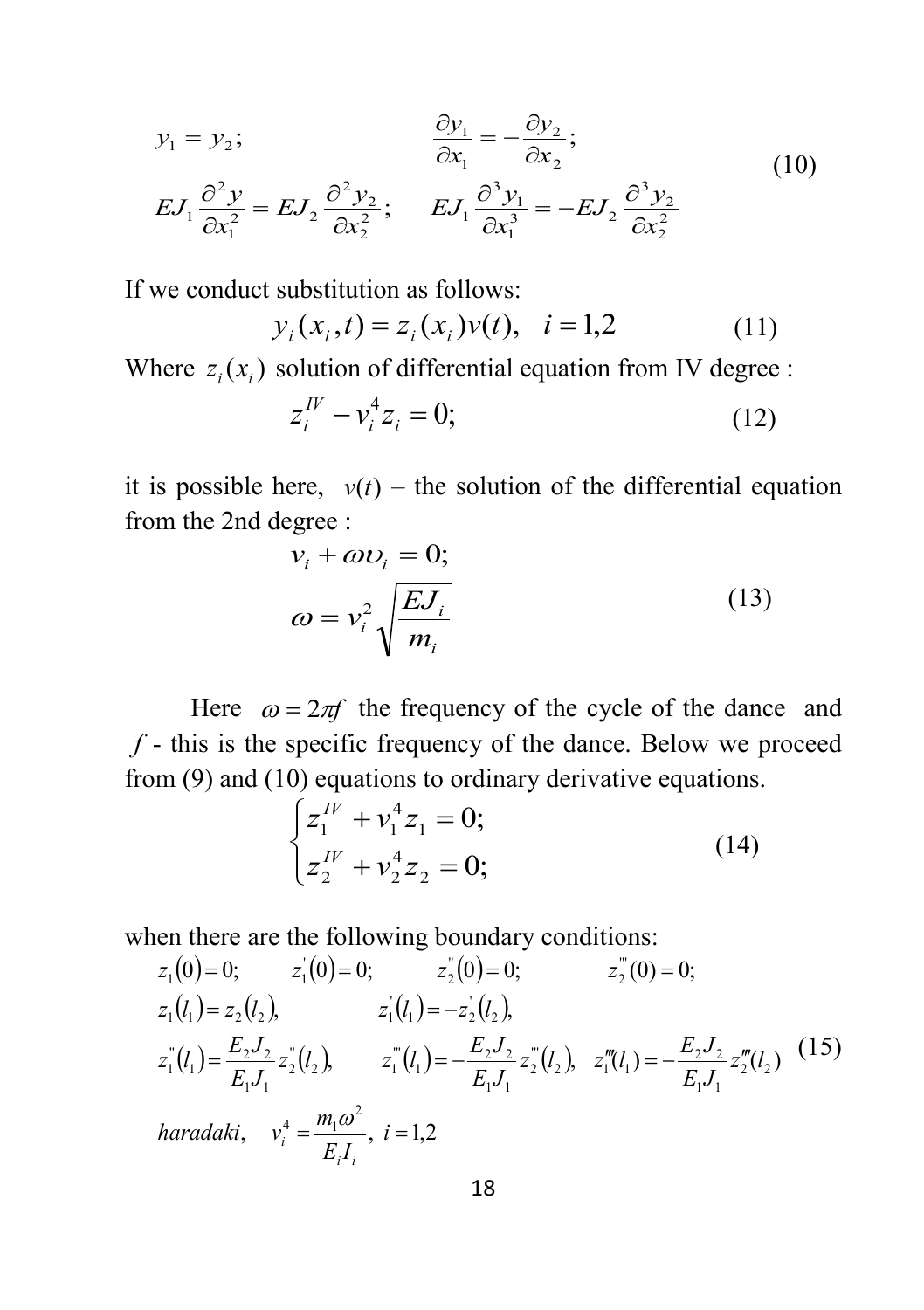In order to simplify writing, Let's adopt the following naming:

$$
U_i = U(l_i v_i); \quad S_i = S(l_i v_i);
$$
  
\n
$$
T_i = T(l_i v_i); \quad V_i = V(l_i v_i);
$$

 To solve the equation (15), taking into account the first four conditions described in the expressions in the Krylov function (13), it can be written as follows :

$$
\begin{cases} z_1(x_1) = a_1 U_1 + b_1 V_1; \\ z_2(x_2) = a_2 U_2 + b_2 S_2; \end{cases}
$$
  
(16)

where,  $a_1, a_2$  and  $b_1, b_2$  desired constants. Using the terms of connection, we get 5-8 conditions of the system (15):

$$
\begin{cases}\na_1U_1 + b_1V_1 = a_2U_2 + b_2S_2; \\
a_1T_1 + b_1U_1 = k_1a_2T_2 + k_1b_2V_2; \\
a_1S_1 + b_1T_1 = k_2a_2S_2 + k_2b_2U_2; \\
a_1V_1 + b_1S_1 = k_3a_2V_2 + k_3b_2T_2;\n\end{cases}
$$
\n(17)

where is that,

$$
k_1 = -4 \sqrt{\frac{E_1 J_1 m_2}{E_2 J_2 m_1}}; k_2 = \frac{E_2 J_2}{E_1 J_1} k_1^2; k_3 = \frac{E_2 J_2}{E_1 J_1} k_1^3;
$$

Let's compose a matrix.

$$
V = \begin{vmatrix} U_1 V_1 \\ T_1 U_1 \end{vmatrix}; \quad \Phi = \begin{vmatrix} U_2 S_2 \\ k T_2 k V_2 \end{vmatrix};
$$
  
\n
$$
V_1 = \begin{vmatrix} S_1 T_1 \\ V_1 S_1 \end{vmatrix}; \quad \Phi_1 = \begin{vmatrix} k_2 S_2 k_2 U_2 \\ k_3 V_2 k_3 T_2 \end{vmatrix};
$$
  
\n
$$
F_1 = \begin{vmatrix} a_1 \\ b_1 \end{vmatrix}; \quad F_2 = \begin{vmatrix} a_2 \\ b_2 \end{vmatrix};
$$
 (18)

On it (17) equation can be written as follows:

$$
\begin{cases}\nF_1 V = F_2 \Phi \\
F_1 V = F_2 \Phi_1\n\end{cases}
$$
\n(19)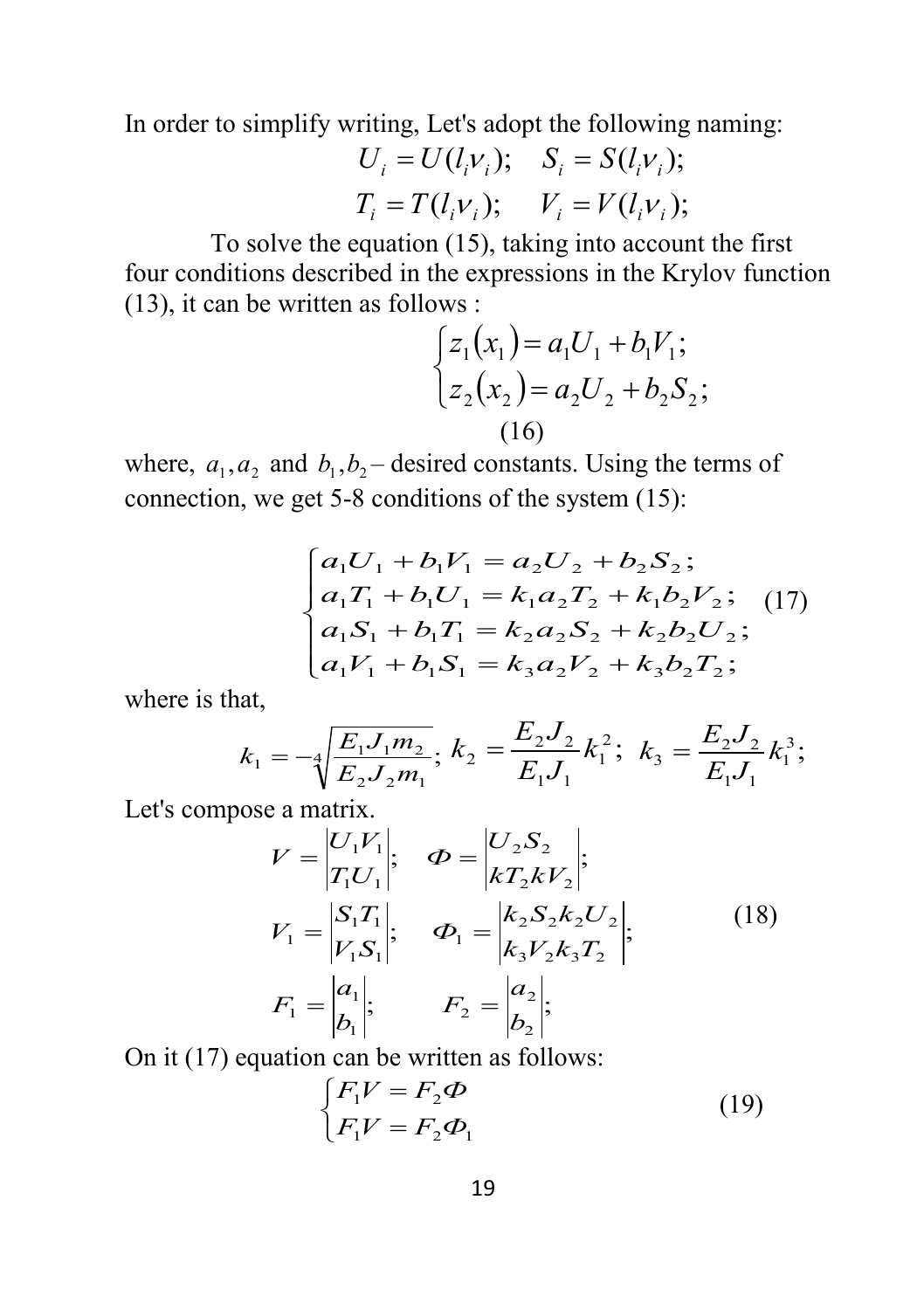$$
XF_1 = 0 \qquad (20)
$$

where  $X = (\boldsymbol{\Phi}_1 \boldsymbol{\Phi}^{-1} V - V_1) F_1 = 0$ , on it, its elements are designated as:

$$
x_{11} = k_1 k_2 U_1 (S_2 V_2 - U_2 T_2) + k_2 T_1 (U_2^2 - S_2^2) - k_1 S_1 (U_2 V_2 - T_2 S_2);
$$
  
\n
$$
x_{12} = k_1 k_2 V_1 (S_2 V_2 - U_2 T_2) + k_2 U_1 (U_2^2 - S_2^2) - k_1 T_1 (U_2 V_2 - T_2 S_2);
$$
  
\n
$$
x_{21} = k_1 k_3 U_1 (V_2^2 - T_2^2) + k_3 T_1 (T_2 U_2 - S_2 V_2) - k_1 V_1 (U_2 V_2 - T_2 S_2);
$$
  
\n
$$
x_{22} = k_1 k_3 V_1 (V_2^2 - T_2^2) + k_3 U_1 (T_2 U_2 - S_2 V_2) - k_1 S_1 (U_2 V_2 - T_2 S_2);
$$

 (19) it is necessary to comply with the condition of the formula for the presence of a solution that differs from zero det  $x = 0$ . Opening the identifier, we get the equations for determining the frequencies of the specific oscillations of the analyzed resonator tube:

$$
x_{11}x_{22} - x_{21}x_{12} = 0
$$
  
(21)

 Let us proceed to the second part of the issue, i.e., to the question of finding the analytical dependence between the parameters of the resonator and the number of reactive force in the places of conjugation of the resonator.

 In accordance with the theoretical part, the force in the compound power is determined as follows:

$$
F = EJ_1y_1(0,t)
$$

This is also the harmonic function of the time, the function is  $v(t)$  such function. The amplitude price of this quantity is equal to the following:

$$
F_{A}=EJ_{1}u_{1}(0)
$$

(16) considering the expression

$$
u_1(x_1) = (U(v_1 l_1) V(v_1 l_1)) F_1 \qquad (22)
$$

where 
$$
u_1(0) = v_1(0,1)F_1
$$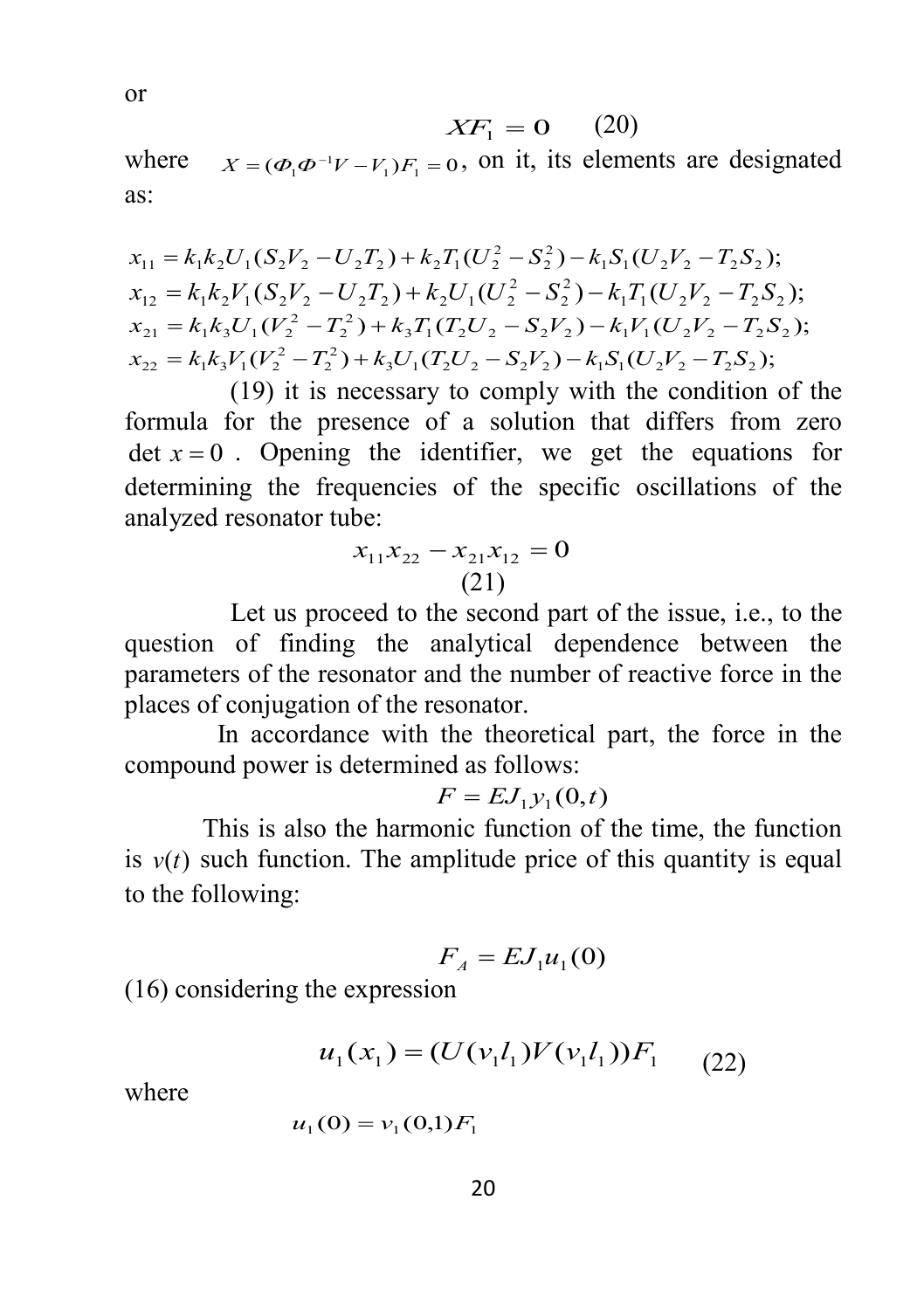(20) with respect to the testimony  $F_1$  – this is  $v_1$  a special vector of the *X* matrix calculated at the time  $v_1$  of its prices.

 Which according to the thesis is determined with accuracy up to the speed of the scalar (21), which is the solution of the equation and can be as follows, for example, to be accepted:

$$
F_1 = \frac{\lambda}{2EJ_1} \begin{pmatrix} x_{12} \\ -x_{11} \end{pmatrix}
$$
 (23)

 $F_1$  we get the following statement by implying the description of the above :

$$
F_A = \frac{\lambda}{2} v_1^3 x_{11};\tag{24}
$$

where  $\lambda$  - constant, which determines the intensity of the dances, which depends on the initial conditions.

 As a sliding of the middle point of the pipe as a characteristic of the intensity of the oscillations *h* amplitude is acceptable. Let's assume that in the system, regardless of the parameters of the system *h* recording amplitude is provided. Let's express the amplitude through these parameters. As long as,

$$
h=z_2(0)
$$

than

$$
h=(0,1)F_2
$$

(19) is taken from the expression  $F_2 = \Phi^{-1} F_1 V$  (25) (25) by opening the phrase and The found value (24) if we put it in place in the testimony  $\lambda$  buy for

$$
\lambda = \frac{hE_2 J_2 k_1 (U_2 V_2 - S_2 T_2)}{U_2 (T_1 x_{12} - U_1 x_{11}) - k_1 T_2 (U_1 x_{12} - V_1 x_{11})}
$$

(25) as follows from the statement that  $F_A$  when the following equation is performed, it is theoretically taken equal to zero: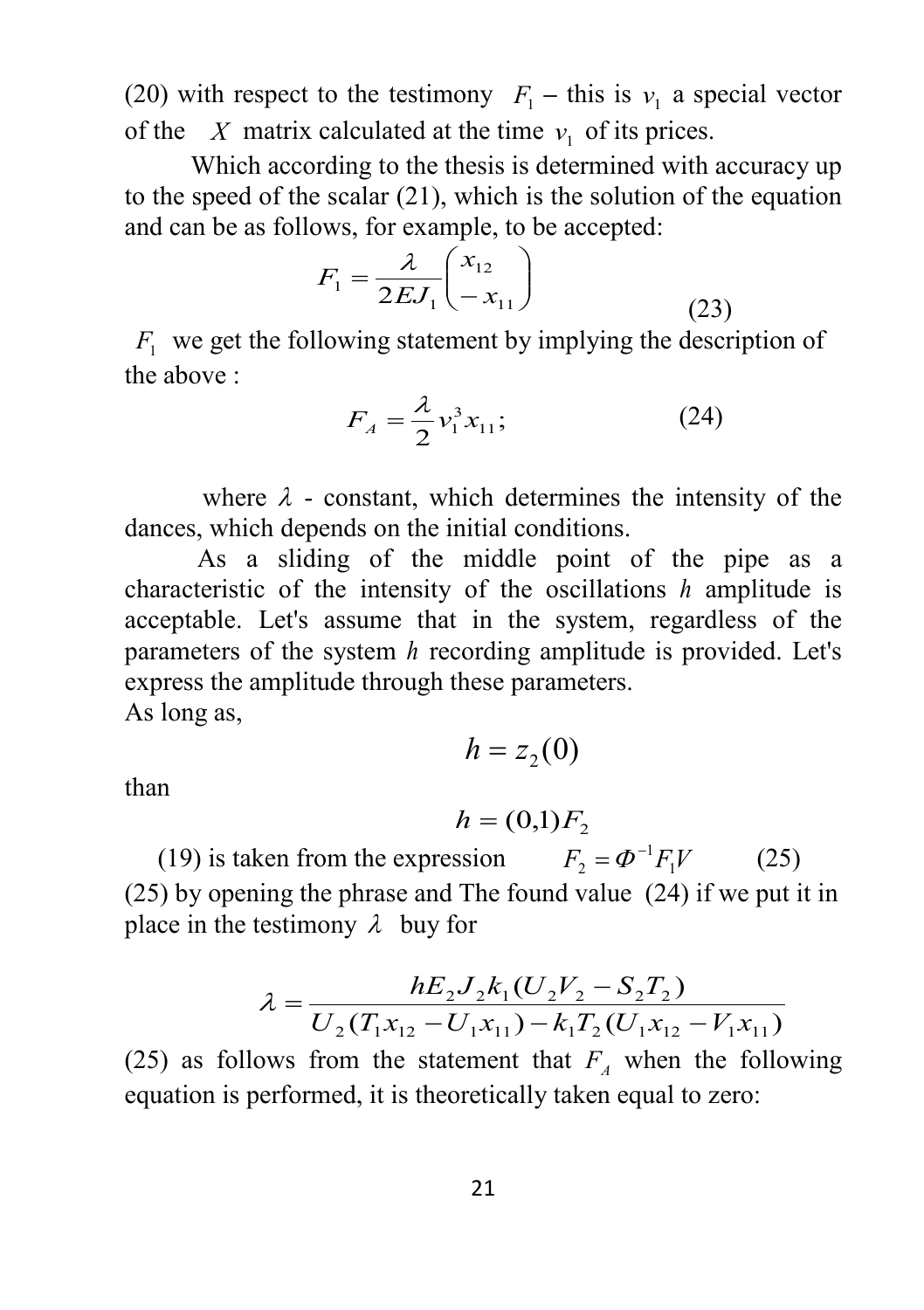$$
U_2V_2 - S_2T_2 = 0
$$
  
(26)

 In this case, by selecting the resonator parameters from the condition of the Equality (26), it is possible to achieve a sufficient reduction in the energy losses of the oscillations of the pipe from the support to the body by reducing the reactive forces in the places of connection of the pipe to the supports.

 Using the obtained equal (26), in practice, a methodology has been developed for the calculation of parameters of single-row step-variable cross-section resonator. This method allows to realize in practice the calculation of parameters of variable cross-section single-section resonator with maximum absolute sensitivity to the density of the measured fluid and at the places of attachment of the resonator with maximum quality at the expense of minimization of reactive forces.

 Let's look at ensuring the condition of maximum improvement of quality of single-beam resonator.

 Let's accept the change in the opener so that there is convenience in the next reports

$$
\omega_1 = v_1 l_1 = \sqrt[4]{\frac{m_1}{E J_1}} \cdot \sqrt{6,28F_0} \cdot l_1 \tag{27}
$$

$$
\omega_2 = \nu_2 l_2 = \sqrt[4]{\frac{m_2}{E J_2}} \cdot \sqrt{6,28F_0} \cdot l_2 \tag{28}
$$

ω<sub>1</sub> suppose that, (21) it is the root of the equation and  $ω_1 = 3.155$ . This time  $\omega$ , (26) the root of the equation should be and  $\omega_2$  = 2.365. This time(27) and (28) after the non-existent transformations in his statements, he takes the following form:

$$
3.155 = 4 \cdot \sqrt[4]{\frac{(D_1^2 - d^2)\rho_T + d^2 \rho_{\text{ac}}}{E(D_1^4 - d^4)} \cdot \sqrt{6,28F_0} \cdot l_1}
$$
 (29)

$$
2.365 = 4 \cdot \sqrt[4]{\frac{(D_2^2 - d^2)\rho_T + d^2 \rho_{\text{wc}}}{E(D_2^2 - d^4)}} \cdot \sqrt{6,28F_0} \cdot l_2 \quad (30)
$$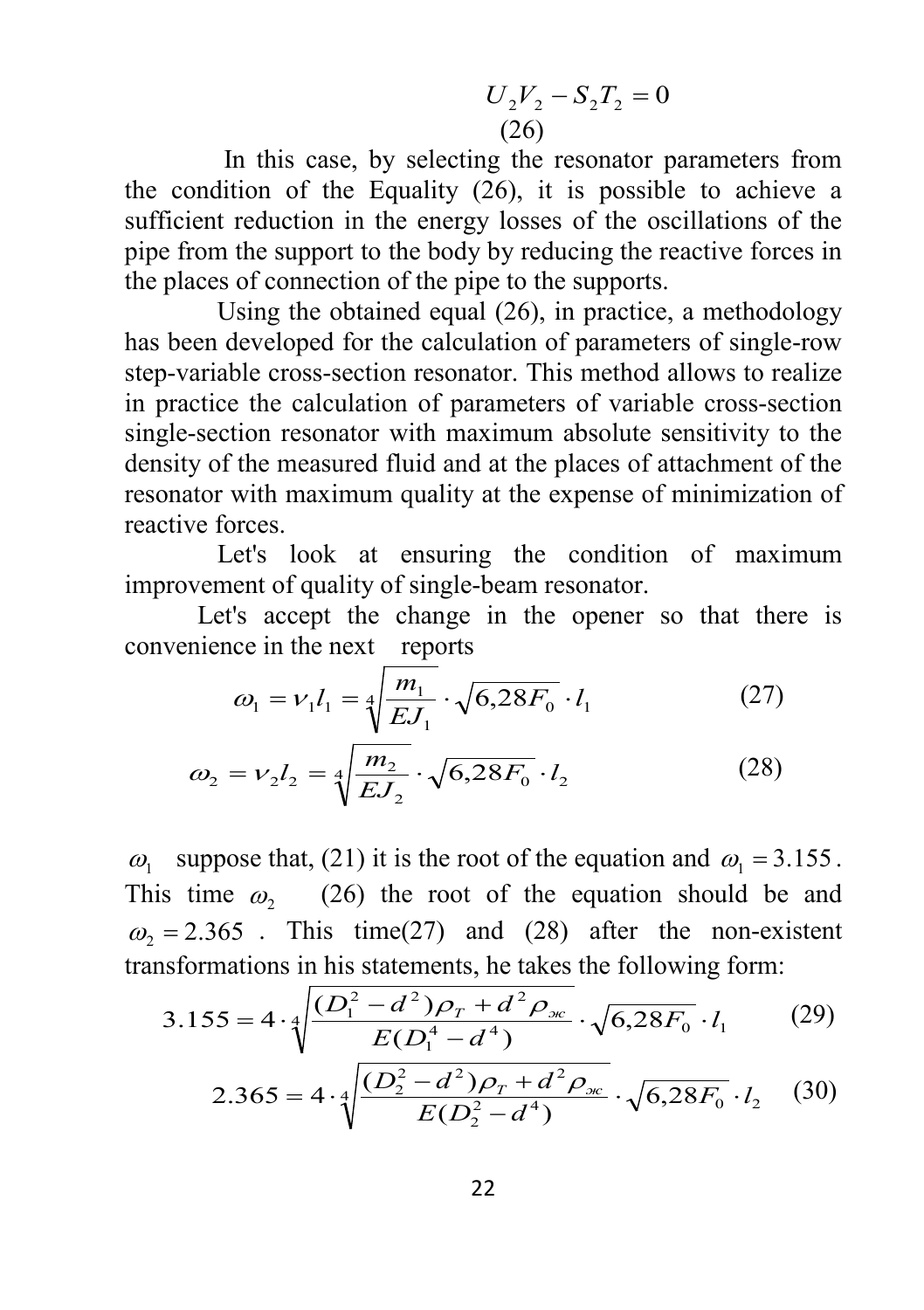Taking into account the experience of the development of vibration-frequency Densitometers and the obtained expressions, the sequence of rational parameters selection of a single-boron step-variable cross-section resonator can be proposed as follows:

 $-\rho_r$  density and *E* selection of the material of the resonator taking into account the modulus of elasticity and the properties of the measured liquid;

- of the pipe arising from the technological condition of the measurement *d* determination of internal diameter;

- the outer part of the central part of the single-boron resonator  $D_1$ diameter and *D*<sub>2</sub> selection of peripheral parts taking into account the technological condition of pipe preparation;

- arising from the experience of the development of vibrationfrequency density meters,  $F_0$  finding the specific frequency of the empty single-chamber resonator ;

- (30) by using the expression resonator <sup>2</sup>*l* reporting of the length of the periphery area;

 $-\omega_1 = 3.155$  when (23) by using the expression resonator  $l_1$ reporting the length of the center area;

 **Chapter III** is devoted to the influence of the main destabilizing factors on the indicators of the measured medium vibration density transmitter, namely the influence of temperature, pressure and flow rate of the measured liquid.

 As a result of the conducted studies, the following attitudes are taken to determine the change in the oscillations of the resonator:

**-** resonator temperature from  $t_0$  to  $t$  during the change:

$$
\Delta f_t = f_t - f_{to} = -\frac{1}{2} f_{t_0} \frac{A(\alpha_E - \alpha_L) + \rho(\alpha_E + 2\alpha_L)}{A + \rho} \Delta t
$$

Where:  $\alpha_F$  and  $\alpha_I$  - the temperature coefficient of elasticity and the coefficient of linear expansion, respectively;  $f<sub>b</sub>$  – filled with liquid  $\rho<sub>H</sub>$  density  $t<sub>0</sub>$  the frequency of oscillations of the resonator in temperature;  $f_t$  - filled with liquid  $\rho_H$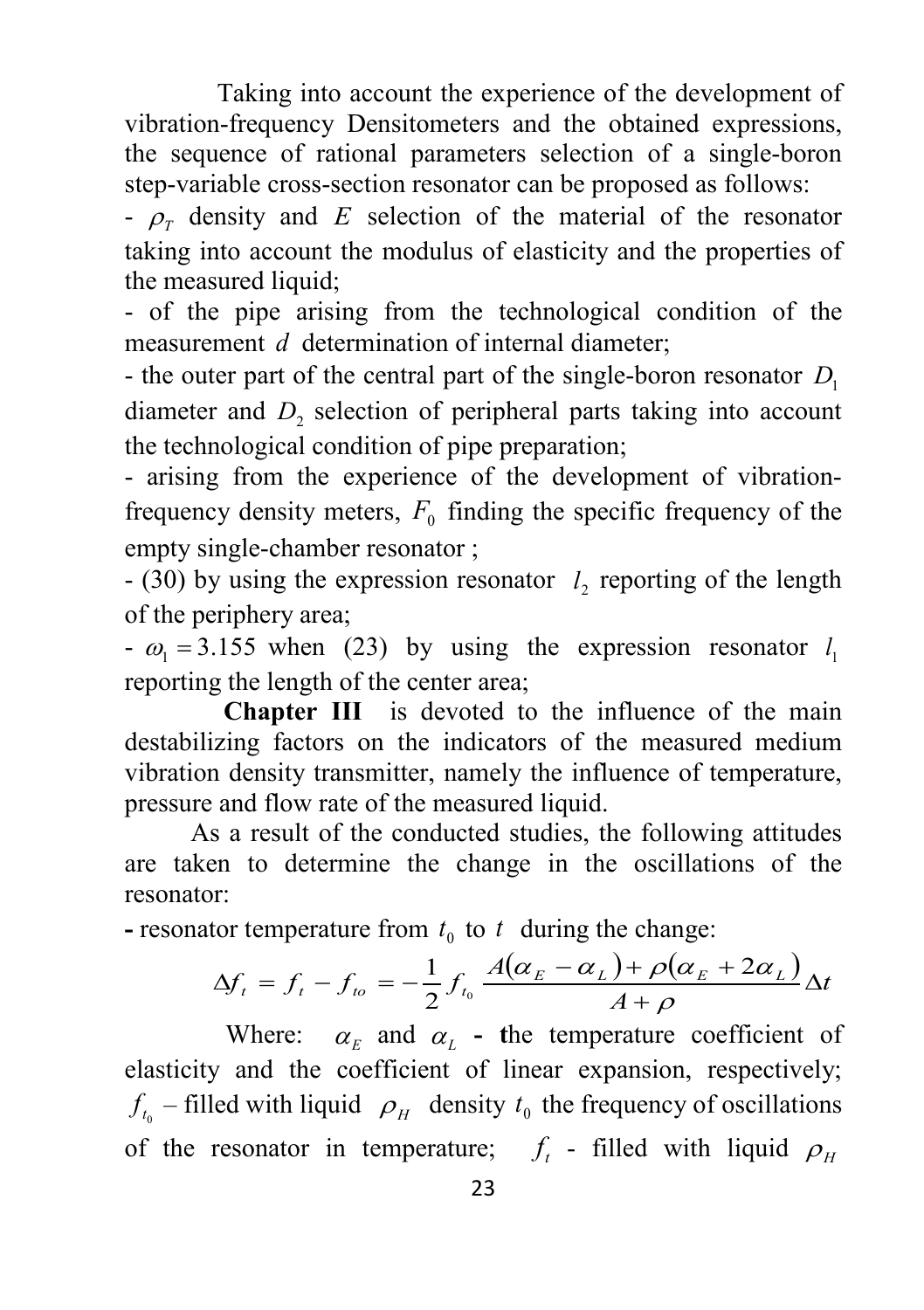density *t* the frequency of oscillations of the resonator in temperature;

- Ölçülən mayenin təzyiqinin *P*<sup>0</sup> -dan *P* -yə dəyişməsi zamanı aşağıdakı kimi təyin oluna bilər:

$$
\Delta f_{\rm\scriptscriptstyle P} = f_{\rm\scriptscriptstyle P} - f_{\rm\scriptscriptstyle po} = \frac{1}{2}\,f_{\rm\scriptscriptstyle P_0}\,\frac{(V L)^2\,S}{0.484\,E\bigl(n^4-1\bigr)d^{\,4}}\,\Delta P\,,
$$

where:

 $f_p$  - frequency of oscillations of the tube filled with liquid,

*P* - pressure and  $\rho$  the density is denoted by;

 $f<sub>p</sub>$  **-** frequency of oscillations of the tube filled with liquid;

 $\rho$  - density and  $P_0(0.1 \text{ mTA})$  starting pressure;

- $V -$  it is the coefficient of its brought length, which depends on the conditions of connection of the ends of the pipe.
- $v$  during the change of measured fluid velocity

$$
f = \frac{0.907d}{\ell^2} \sqrt{\frac{E}{\rho_T} (n^2 + 1)} \sqrt{\frac{A}{A + \rho}} \sqrt{1 - 0.405 \frac{\ell^2 \rho v^2}{E d^2 (n^4 - 1)}}.
$$

 Using differential circuits connected to the resonator and at the expense of the inclusion of compensators, a new construction of single-section stepped-variable cross-section is considered, ensuring the reduction of the effects of the above factors.

 Analysis of the measurement error arising from the phase shift in the authorization system is carried out.

 **In the Chapter IV** the results obtained as a result of experimental study of high quality single-beam resonator, the design of which was developed on the basis of the methodology given in chapter 2 of the dissertation are given.

 To conduct experimental research, an installation was developed: this installation includes a signal generator of the ГЗ 112 type on the resonator and test board under study, a chronometer-density meter of the ЧЗ-34А type, a universal digital voltmeter of the B7-16A type, an amplifier of the 100Y-101 type, a power source, an oscilloscope of the B7-16A type, an exciter and a transmitter.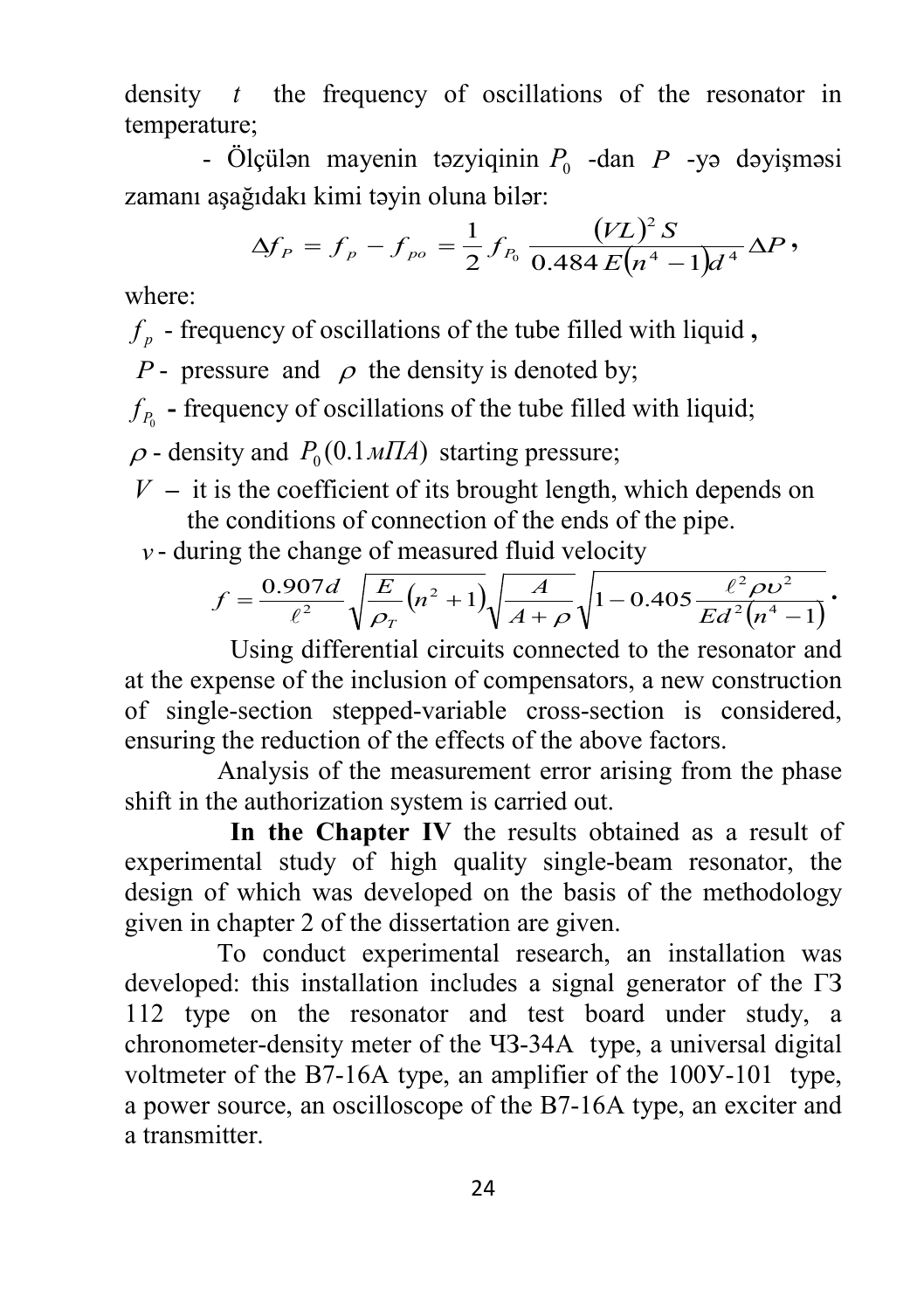Electromagnetic converters are used to record excitation and oscillations. In the receiver for adjusting the oscillation system to the resonant frequency EMP determined by the indirect method by its quantity, it is carried out through the resonant frequency of the resonator during the forced oscillations of its arms.

 A special device has been developed to measure the quality of the resonator. The scheme of vibration-frequency densities on the basis of a single-boron step-variable cross-section resonator has been proposed.

 The specific frequency and quality of resonator dances were investigated by experiment. The first experiment consists of two stages. At the first stage, the frequency of the oscillations of the resonator while it was idle, and at the second stage, the frequency of the resonator in its state filled with distilled water was measured.

 The results of the experiment showed that the error of determining the frequency of specific oscillations of the step variable cross-section resonator using the proposed analytical expressions did not exceed 10 percent.

 During the second experiment, two resonators were investigated. The first is one-sided (top is smooth), in the second case, the stepped-variable cross-section. As a result, the experiment showed that the quality of the step-variable cross-section resonator was 2.33 times higher than the quality of the single-sided, i.e. smooth top resonator.

 The practice of manufacturing vibration-frequency liquid density meters shows the need to automate the process of adjusting the electromagnetic impact system. When the electromagnetic receiver of the oscillations is in a motionless state, the movement of the electromagnetic amplifier of the oscillations to the left or to the right is continued until the maximum possible signal is generated at the output of the receiver.

 The solution to the problem of automating the construction of the electromagnetic impact system of the resonator of vibration-frequency fluid density meters using the provisions of the theory of fuzzy regulation seems relevant.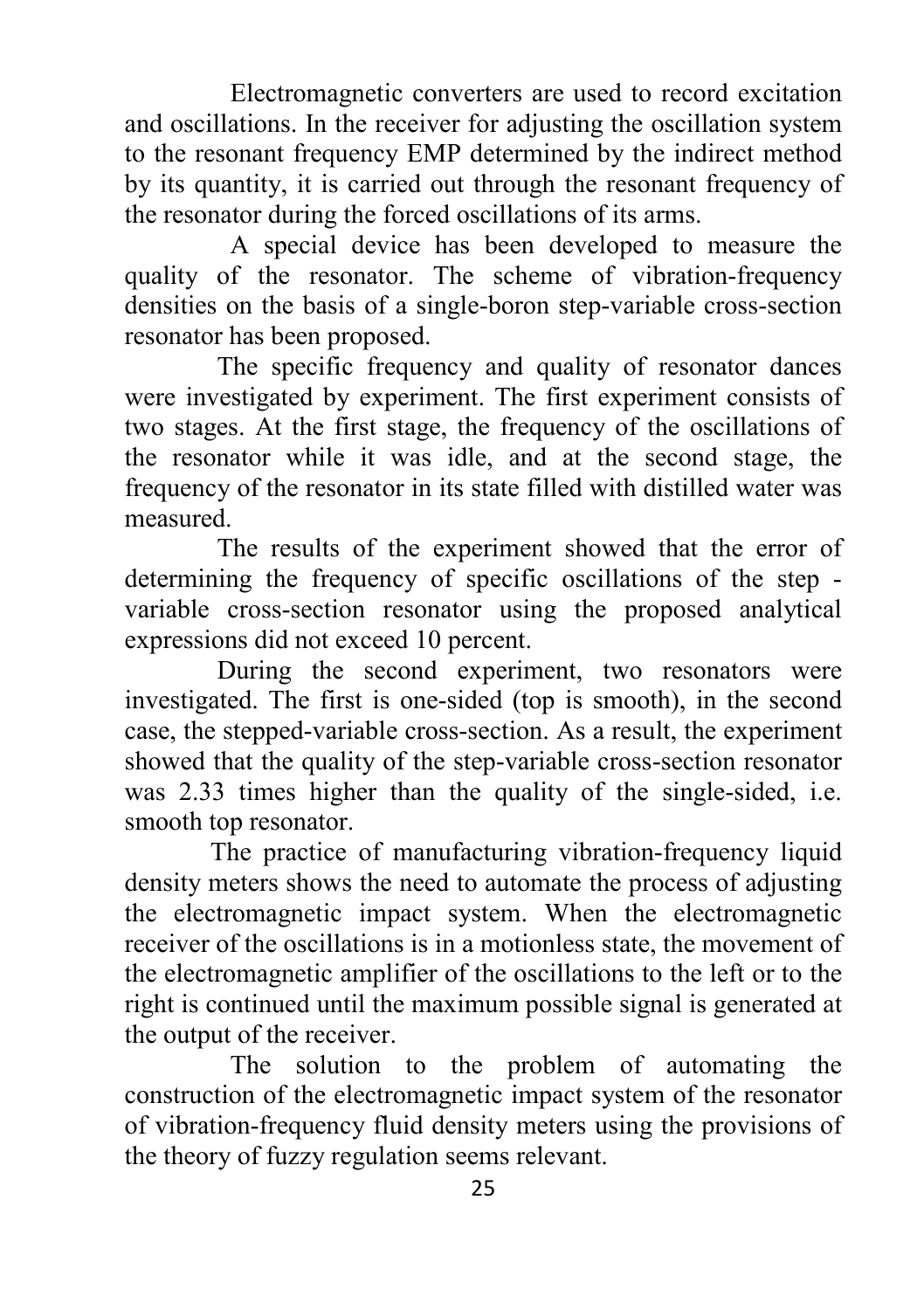As a controlled quantity, the action of the actuator receiver of the oscillations was considered. Figure 10 presents a simplified structural scheme of the system for automatic regulation of the displacement of the electromagnetic impact of the vibrationfrequency liquid densitometer.



Figure 10. Simplified structural scheme of the system of automatic regulation of the electromagnetic activator of the vibration-frequency liquid density meter

 To the input of the system, the voltage U from the 1 block enters from the 4 - analog digit converter. The received price is given to one of the inputs of the fuzzy controller.

 The received price is given to one of the inputs of the fuzzy controller. The second input includes derivatives dU/dt from the 5 calculation block.

 Fuzzy controllers include: fazzifier-6, intended for the conversion of fuzzy signals into fuzzy sets, a set of fuzzy rules describing the fuzzy connections between the input and output parameters of the controller, i.e. a table of linguistic rules  $-7$ ; defazzifier - 8, where a fuzzy price obtained after defazzification in the form of a fuzzy control effect enters the input of the engine - 9 and Engine – 10. The following linguistic variables were used to work with fuzzy controllers:

1. Voltage. The voltage of the amplitude level of the oscillations.

2. Dynamics. Dynamics of voltage change(derivative of voltage).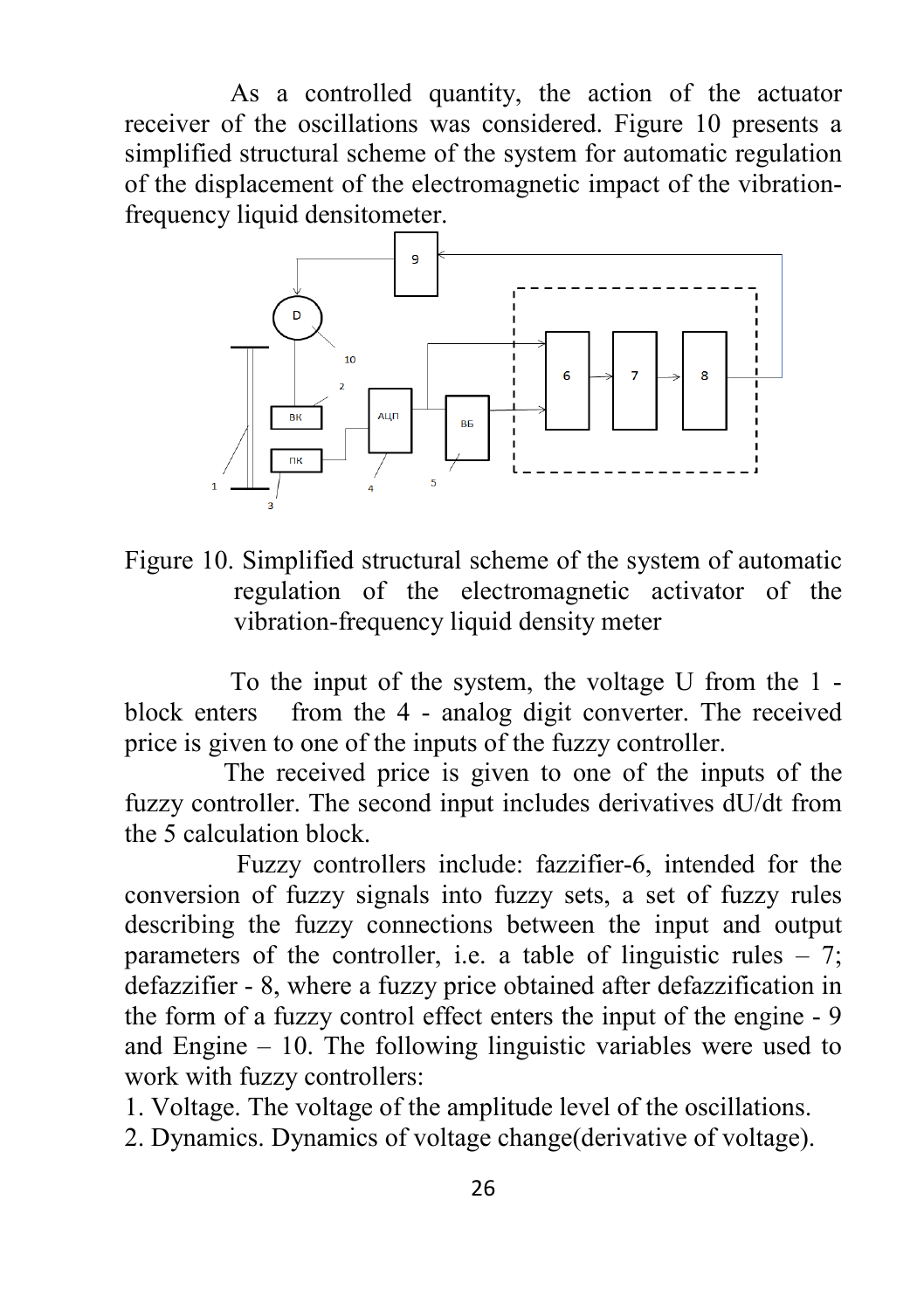3. Direction. Direction of the next switch of the engine.

4. Duration. The duration of the start of the electric motor.

 Computational experiments are carried out using the Fuzzy Logic Toolbox software complex in the Matlab environment. The surfaces of the change of the direction of the next conduction in the process of the studied model and the duration of the electric motor connection time have been obtained. Figure 11 shows the surfaces of the change in the direction of the next passage of the electric motor and the connection time of the electric motor depending on the frequency of voltage oscillations and the price of its derivative.



Figure 11. Surface dependence of output parameters of input variables

 As a result of the analysis of the results obtained, it was established that the fuzzy controller in most cases performs a smaller amount of transitions than manual, and also allows maintaining the gap between the tube and the receiver of oscillations.

 This reduces the time for adjusting the level of the resonator oscillation frequency and does not require increasing the requirements for the accuracy of the geometric dimensions of the pipe. It should also be noted that devices based on fuzzy logic have another important feature of relatively simple expansion.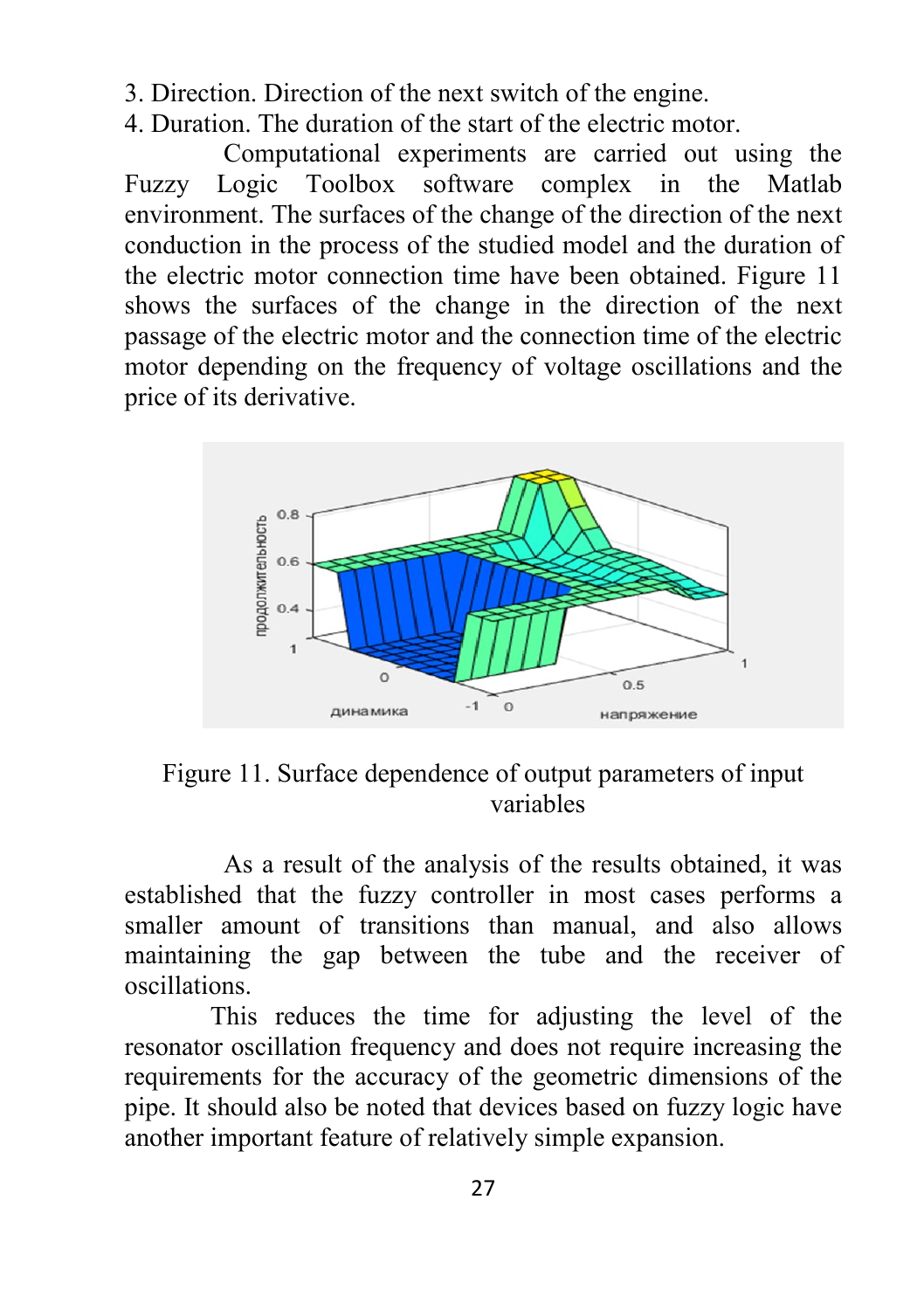It is easy to add new features and functional capabilities to such devices, it is not complicated. That is, if there is a need to include additional functions, there is an opportunity to add them to the operation of the fuzzy device. For this reason, devices based on fuzzy logic are relatively easy to use compared to others and can be reprogrammed with new features just in case of current need.

 The procedure for adding new functional capabilities is simple and not complicated. Therefore, adding new features when the need arises does not create complexity. As a result of the studies, a number of results were obtained:

 1. Fuzzy controls were adopted in most cases, so that the realization of less transitions was achieved in comparison with the presence of manual switches. This density leads to a decrease in time for adjusting the amplitude level of the oscillations of the meter.

 2. Devices based on fuzzy logic have one more important feature - simple expansion, which is relatively comparable. It is easy and not complicated to add new features, new features for such devices. That is, if additional functions are required, it is possible to add them to the fuzzy device.

 It is confirmed that devices based on fuzzy logic are more preferable for automatic adjustment of the level of amplitude of oscillations of vibration-frequency densities than devices based on ordinary logic. Automatic adjustment of the level of the amplitude of the oscillations becomes more qualitative, the number of transitions decreases.

 A qualitatively new direction is the creation and development of transmitters with the transformation of directly controlled parameters into frequency - modulating signals-in the direction of creating high-precision and reliable density meters used in various fields of industry. The single-beam resonator, which differs from other high-quality structures with a stepped cross-section, allows to expand the application areas of vibrationfrequency densities.

 In particular, the concentration of disperse systems of suspensions and pipelines, which are the raw materials or products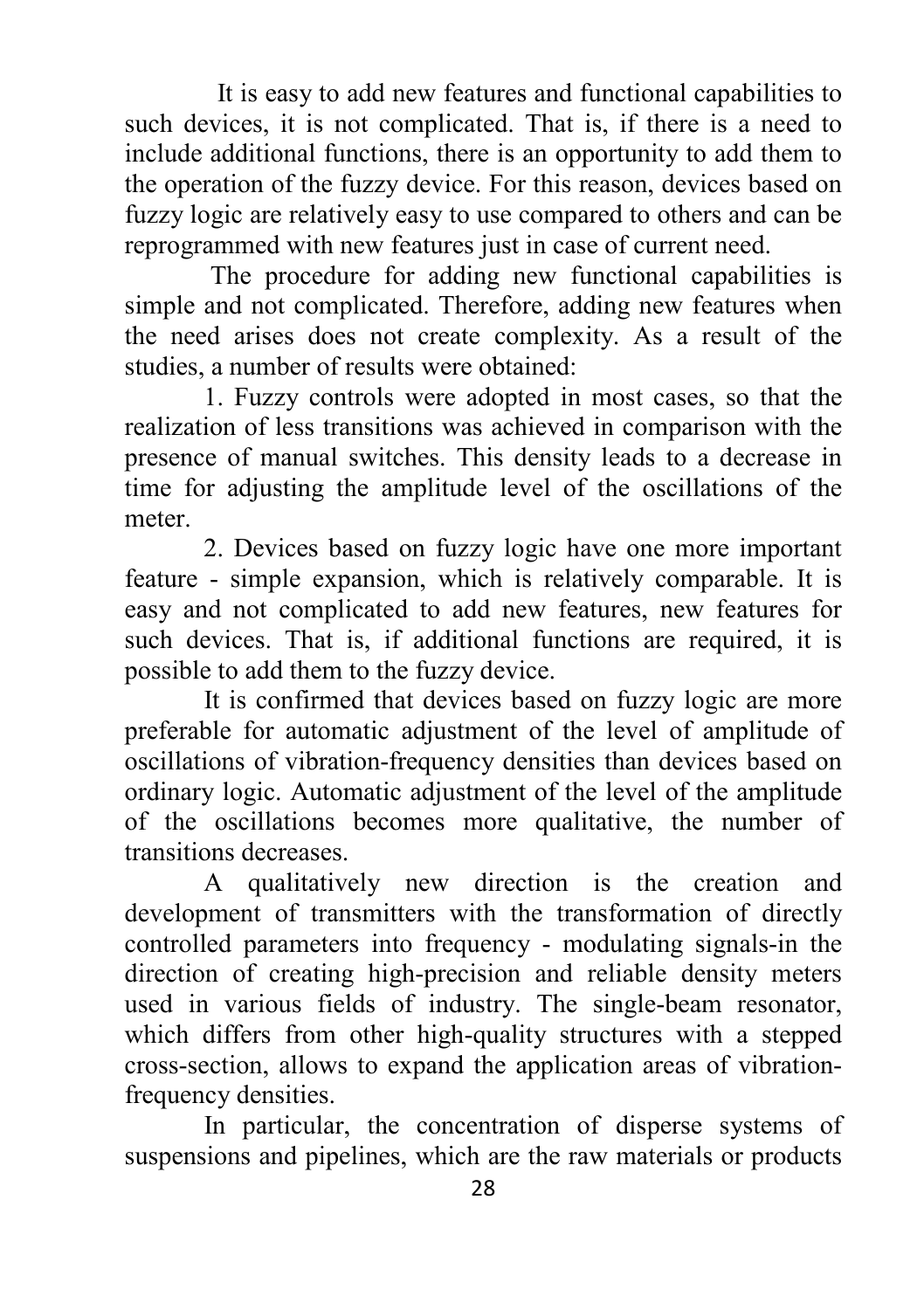of a large number of technological processes in various sectors of the industry, increasing the accuracy of measurements when measuring the density by vibration-frequency Densitometers can significantly increase the importance of using these resonators.

 En-section step-shifting resonators can be successfully used in vibration amplitude density meters, where single-section resonators are traditionally used.

 The principle of operation of these devices is based on the dependence of the amplitude of forced oscillations of the tubular resonator on the density of the fluid passing through it. At the same time, the greatest sensitivity of the device is provided during its operation in the immediate vicinity near the resonance area.

 Initially, the resonator is filled with liquid taken as a sample, for example, with distilled water, then its oscillation is tuned to the system resonance state, but at the same time it registers the maximum price of the amplitude of the oscillations.

 In addition, the resonator is filled with the studied liquid, for example, it is filled with a water-cement mixture that differs from the comparable density. The resonance condition is disrupted and the amplitude of their oscillations decreases. The measurement limit is changed by selecting the comparable fluid and tuning it to the subsequent resonance state.

 The effect of the amplitude of the oscillations and the measurement of the amplitude of the oscillations are carried out by changing current electromagnets as a rule. Vibration-amplitude as a sensitive element of the density meters, straight tubes firmly fixed at the ends are used.

 Due to the large scattering energy in the places of connection of the resonator tube to the supports, other structures receive a small quality, which sharply limits the amount of possible amplitude of the oscillations in such mechanical oscillations, and therefore the potential measurement sensitivity is also reduced.

 Therefore, improving the quality of vibration-amplitude densities by preparing and using a cross-section step-by-step variable for a single resonator can increase the measurement precision and accuracy of these devices.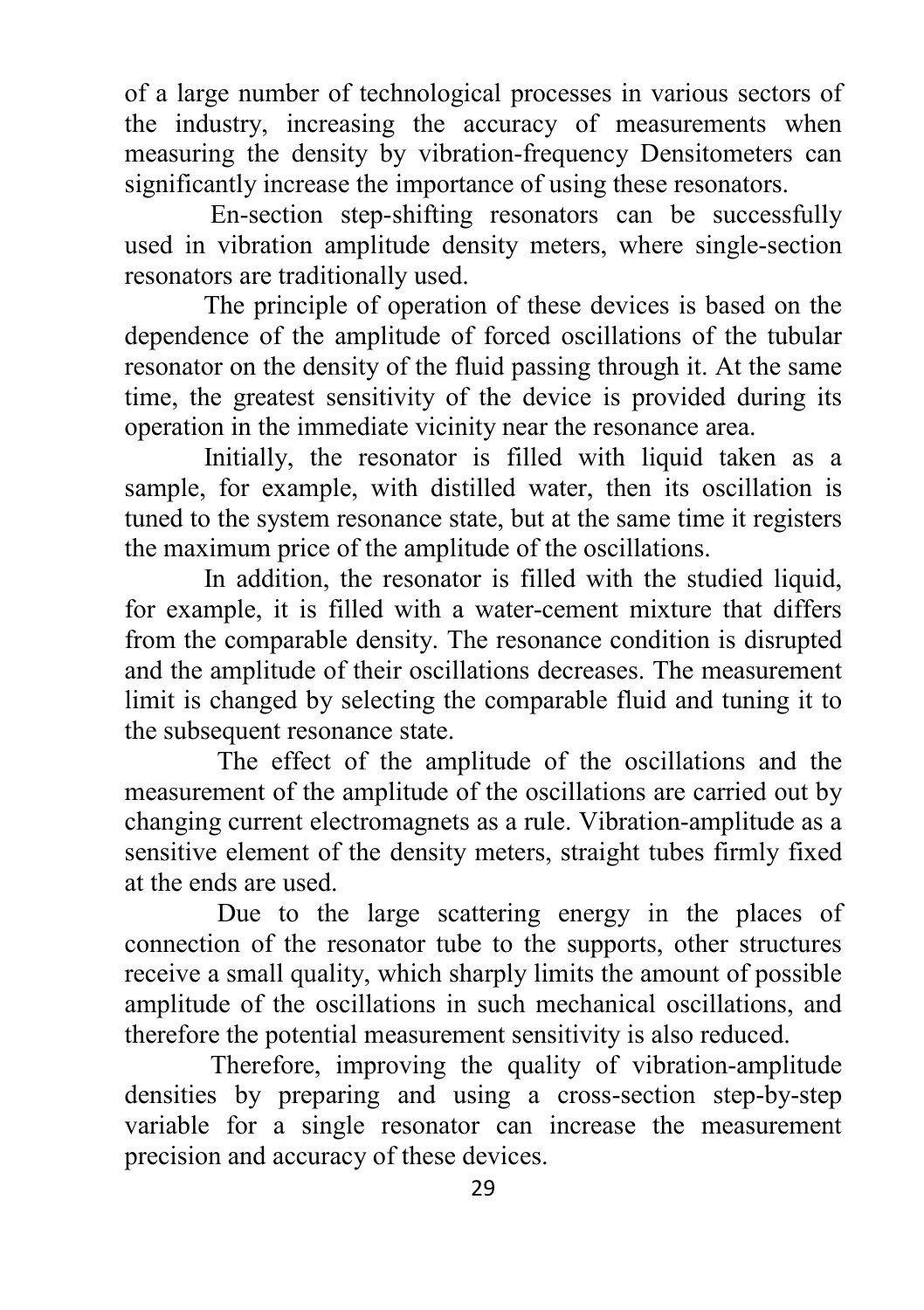It should be noted that one-way variable resonator can be regarded as a special case of one-way resonators with variable stiffness. Therefore, further research in this area may be related to the search for new forms of monorail resonators of high quality with variable hardness.

 One of the promising directions of possible application of single-beam resonators of stepped-variable cross-section is the possibility of constructing vibration-frequency densities for suspensions on their basis.

 A characteristic parameter in the construction of vibrationfrequency densities for suspensions on the basis of a single-boron resonator with a stepped variable cross-section is the concentration(accumulation) of the solid phase. It is known that the density of such environments is unequivocally related to the concentration of disperse phase, which is explained by the wide use of density meters, such as the death of the concentration of twophase systems.

 The peculiarity of its movement in a two-phase environment in a vibratory field is that the dispersion dances with some displacement compared to the movement of the dispersion medium (liquid) as a result of the inertia of the phase (solid particles) and as a result of the action of friction forces: the relationship between the amplitude of the oscillations of liquid and solid particles is As a result of the influence of these factors, the degree characteristic of the density meter for suspensions differs from the characteristic for homogeneous liquids with the appearance of such a formula.

 The choice of these or other converters of the concentration of suspensions is primarily due to the ability of the sensitive element to prevent the deposition of solid particles inside or outside it. Therefore, mechanical resonators should not have sharp bends or stagnant zones, they should be accessible for periodic cleaning or washing.

 These requirements are met by single-layer resonators, including step-by-step variable cross-section single-layer resonators.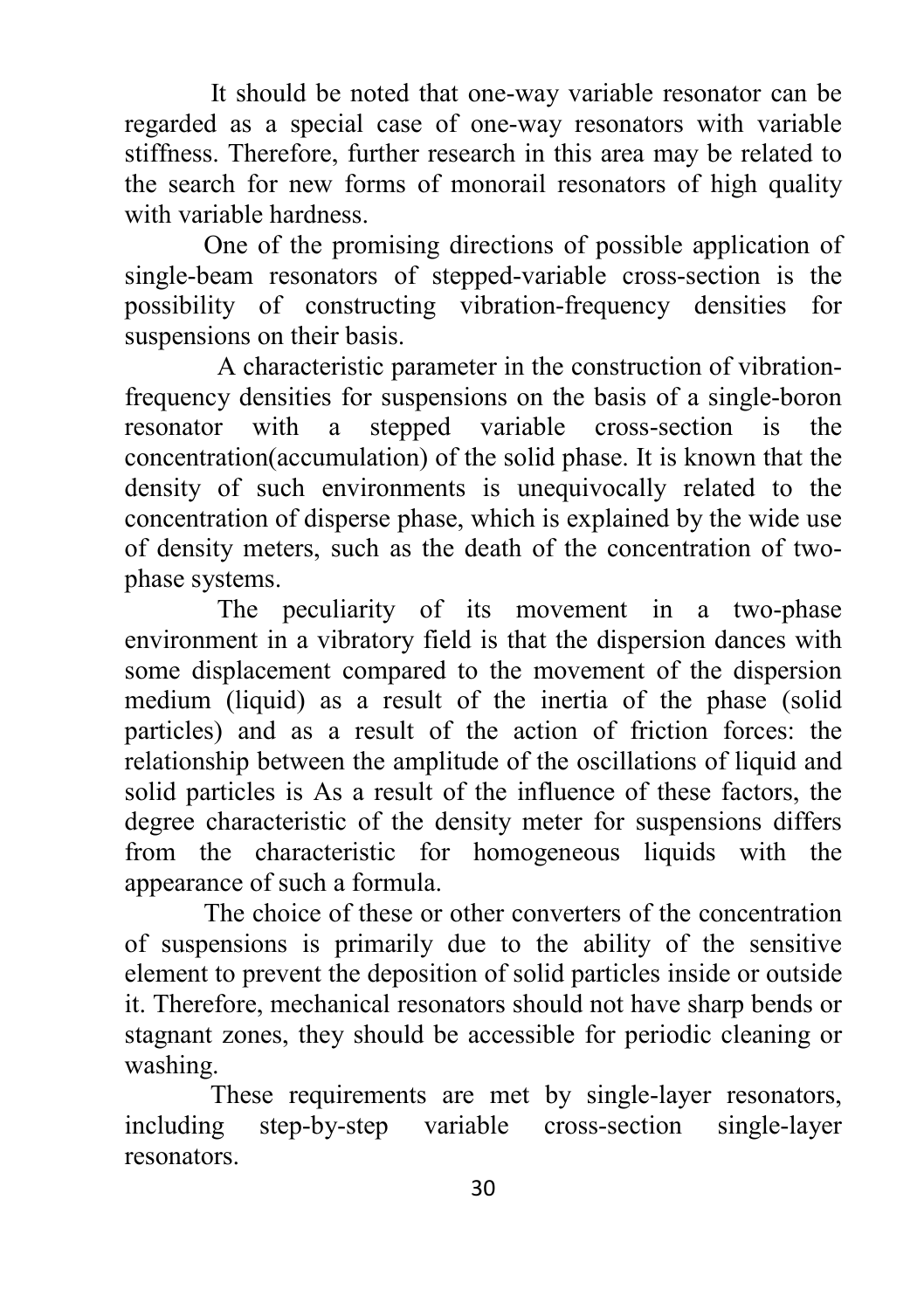In recent years, designers of vibration-frequency Densitometers have been searching for new forms of pipe resonators for working with liquids under pressure. At the same time, designers try not to use flexible connecting elements, similar to silicones, which leads to the coordinated mechanical exchange of external structures of the resonator. However, the refusal to use flexible connecting elements leads to a decrease in the quality coefficient of the mechanical oscillation system. In this regard, the use of single-layer resonators of stepped-variable cross-section allows to avoid the reduction of the quality coefficient as a result of refusal to use elastic connecting elements, i.e. increase the quality coefficient.

 Of particular interest is the possibility of using monorail resonators to measure the density of granular shaped substances. There are several types of granular shaped matter to measure the density of seals, including their actual density. When using vibration-frequency Densitometers, in order to measure the actual density of granular media, the upper part of the resonator tube must go beyond the limits of the hardened part, and the lower part must be closed with a lid. The transmitter should be installed in the flow path of the devilish fluid medium. The involuntary environment that enters the vibrating resonator fills it by squeezing it. The transmitter indicators are recorded after some time after the filling process is completed by pressing the granular liquid medium into the resonator. After the measurement process is complete, the lid is opened and the resonator is discharged until the next measurement work is performed.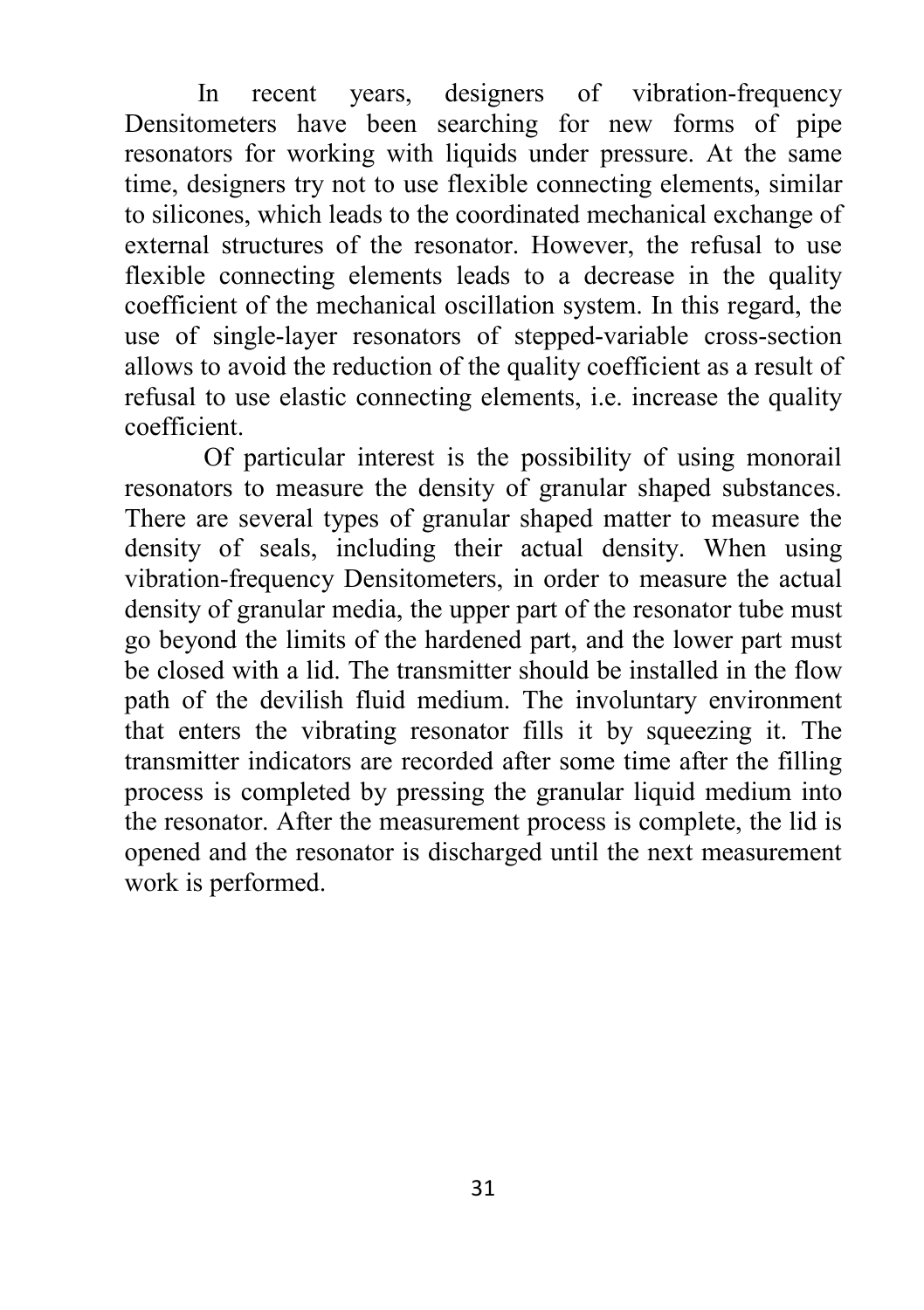### **CONCLUSION**

1. According to the results of analysis carried out from the literature, modern demands on liquid flow density meters were systematized. The perspectives of tubular resonator vibrationfrequency densities are shown.

2. The physical basis of the work of vibration-frequency Densitometers was revealed as a result of the analysis that determining the accuracy of the device is its mechanical resonator, and its main parameter is the quality coefficient.

3. By replenishing the demand for single-layer resonators, the question was raised about the search for a new shaped resonator of high quality.

4. As a result of systematization of data on synthesis of forms of resonators for high-quality resonator vibration-frequency density meters, an algorithm has been proposed using electromechanical analogies method.

5. Using the proposed algorithm, a new resonator with a pipe-shaped stepped variable cross-section has been synthesized, since the two periphery of the pipe is made up of thick and central thin parts, forming a double symmetry by the center.

6. The exact mathematical model of the synthesized new resonator has been studied and developed in order to obtain arithmetic expressions. The condition of rational parameters selection of single-layer resonator of the stepped-variable crosssection has been found. This condition provides to improve the quality of the mechanical oscillation system by reducing the scattering energy falling on the places of attachment of the resonator to the housing.

7. The exact mathematical model of the synthesized new resonator has been studied and developed in order to obtain arithmetic expressions. The condition of rational parameters selection of single-layer resonator of the stepped-variable crosssection has been found. This condition provides to improve the quality of the mechanical oscillation system by reducing the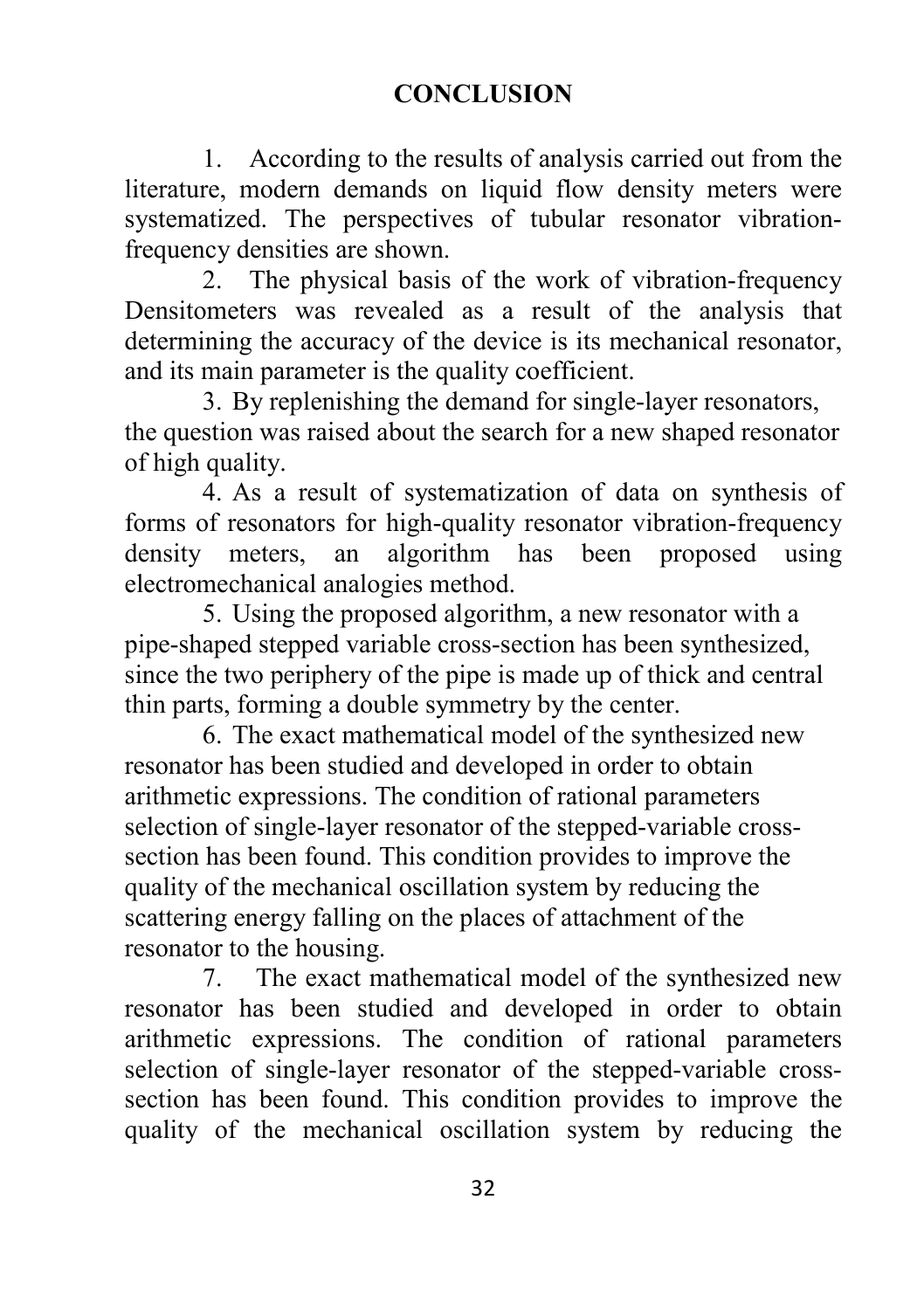scattering energy falling on the places of attachment of the resonator to the housing.

8. The influence of factors affecting the frequency of resonator oscillations(temperature, pressure and flow rate of measured fluid) was analyzed. Determination of the frequency of their oscillations as a result of the influence of the resonator factors and calculation of possible reduction of the influencing factors are obtained.

9. In order to verify the main theoretical provisions in the work, experimental studies of a single-row stage-variable crosssection resonator were carried out. The results of experimental studies showed that experimental and computational data coincide (the Maximum error of reports does not exceed 10 percent), as well as improvement of quality of resonator with the previous design increased 2.33 times.

10. Based on the results of theoretical and experimental studies, the report of the main parameters of the single-beam resonator of the stage-variable cross-section and methodological recommendations of its selection were developed. In this case, the condition for ensuring the yield frequency of the empty tube and mimimumization of the oscillatory energy losses falling to the places of connection in the housing is taken into account.

## **List of published scientific articles on the topic of the dissertation.**

1. Abdullayev I.M., Huseynov T.K., Amiraslanov B.Q. The bulk vibroamplitude method of measurement density of granular medium // Measurementand control of granular materials: Proceedings of the Fourth International Conference. – Shenyang, P.R.China, 1997, p. 147-148.

2. Abdullayev I, Huseynov T., Amiraslanov B. The synthesis of mechanical system vibrational densimeter  $// 8<sup>th</sup>$ International Machine Design and Production Conference: Conference Proceedings. – Ankara, 1998. – p. 129-135.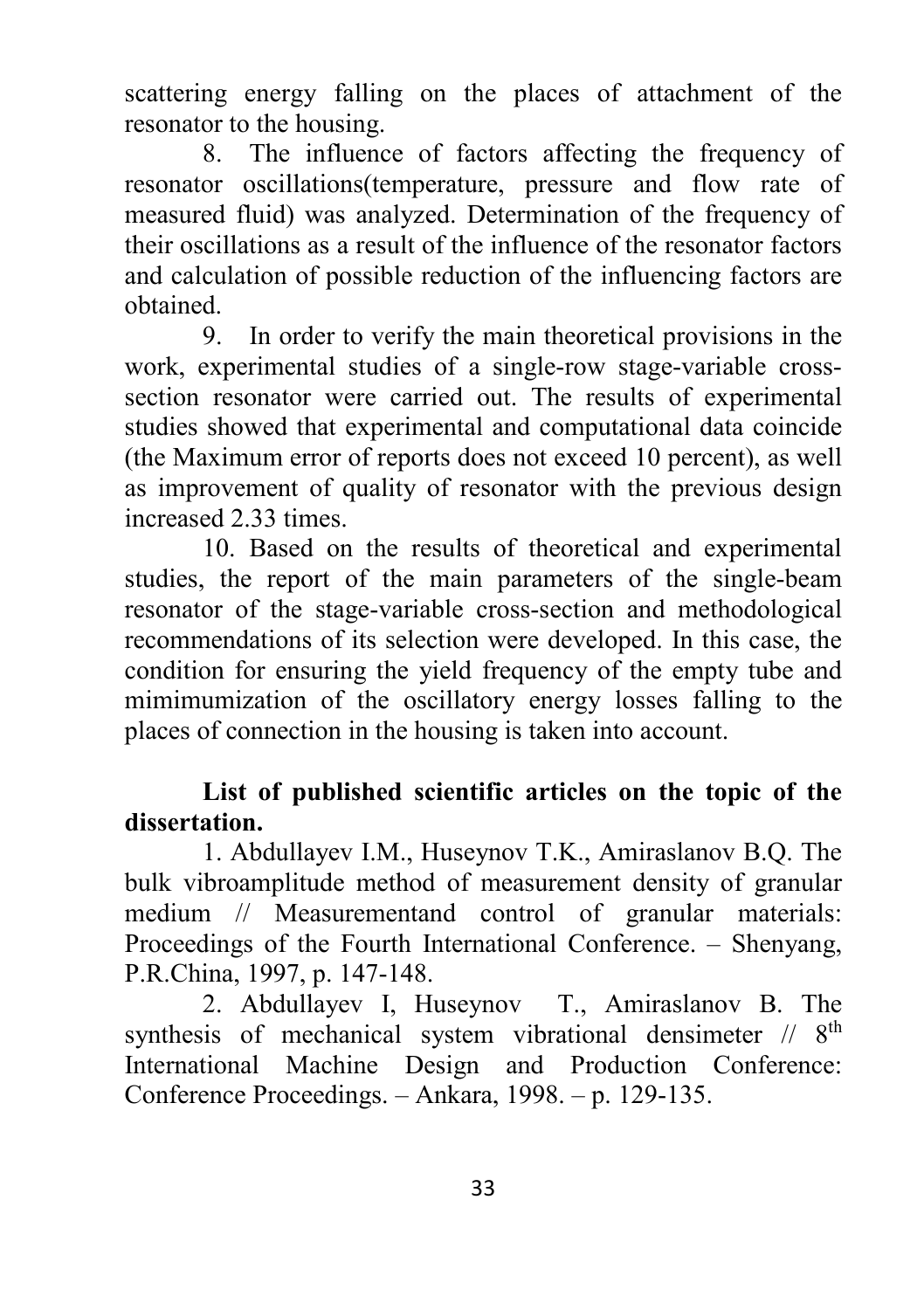3. Гусейнов Т.К., Амирасланов Б.В. Математическая модель трубчатого резонатора для вибрационных плотномеров / Ученые записки АзТУ. – 1998, т. 6, № 5, с. 215-220.

4. Hüseynov T.K., Abdullayev İ.M., Əmiraslanov B.Q. Elektromexaniki maye sıxlıqölçəni / AR Dövlət Elm və Texnika Komitəsi Milli patent ekspertizası mərkəzi, "Sənaye mülkiyyəti" rəsmi bülleteni, MKİ C 01 № 9/04, 1999 I hissə, №4, s. 129-130.

5. Guseynov T.K., Farhadov Z.I., Amiraslanov B.K., Shahverdieva S.S. Development of a technique of set-up camerton resonator vibrational sedimentemeter dusts with use of elements of the theory indistinct sets // Sumgayit; ecology and progress: abstracts of scientific-practical conference, Sumgayit, 1999, p.58- 59.

6. Аbdullayev I.M., Huseynov T.K., Amiraslanov B.K. The vibration-peak sensor unit of Water Cement Sturries density // Measurement and Control of granular materials ( MCGM 2000 ),August 21-23, XIAN, P.R. China, 2000,p.60-63

7.Амирасланов Б.К. Определение условия минимизации реактивных сил в опорах камертонного резонатора с ветвями ступенчато-переменного сечения / Техника-2002, №2, с. 47-50.

8.Əmiraslanov B.Q. Vibrasiya-tezlik sıxlıqölçəninin keyfiyyətinin yüksəldilməsi üçün rezonatorun formasının seçilməsi // Aspirantların və gənc tədqiqatçıların IX Respublika Elmi Konfransının materialları, I hissə, Bakı, 11-12 iyun, 2003, s.28-29.

9.Əmiraslanov B.Q. Vibrasiya vericisinin göstəricisinə sıxlığı ölçülən mühitin qeyri-informativ parametrlərin təsirinin analizi // Aspirantların və gənc tədqiqatçıların IX Respublika Elmi Konfransının materialları, I hissə, Bakı, 11-12 iyun, 2003, s.28-29.

10. Əmiraslanov B.Q., Hüseynov T.K., Tağıyev R.T. Birborulu pilləvari-dəyişən kəsikli rezonatorlu vibrasiya-tezlik tezlikölçəninin temperatur xətasının azaldılması üsulları / SDU-nun elmi xəbərləri, 2004, №2, с. 78-81.

11. Гусейнов Т.К., Амирасланов Б.К. Анализ влияния скорости течения измеряемой жидкости на частоту колебаний трубчатого резонатора вибрационно-частотного плотномера жидкости // Современные проблемы информатизации,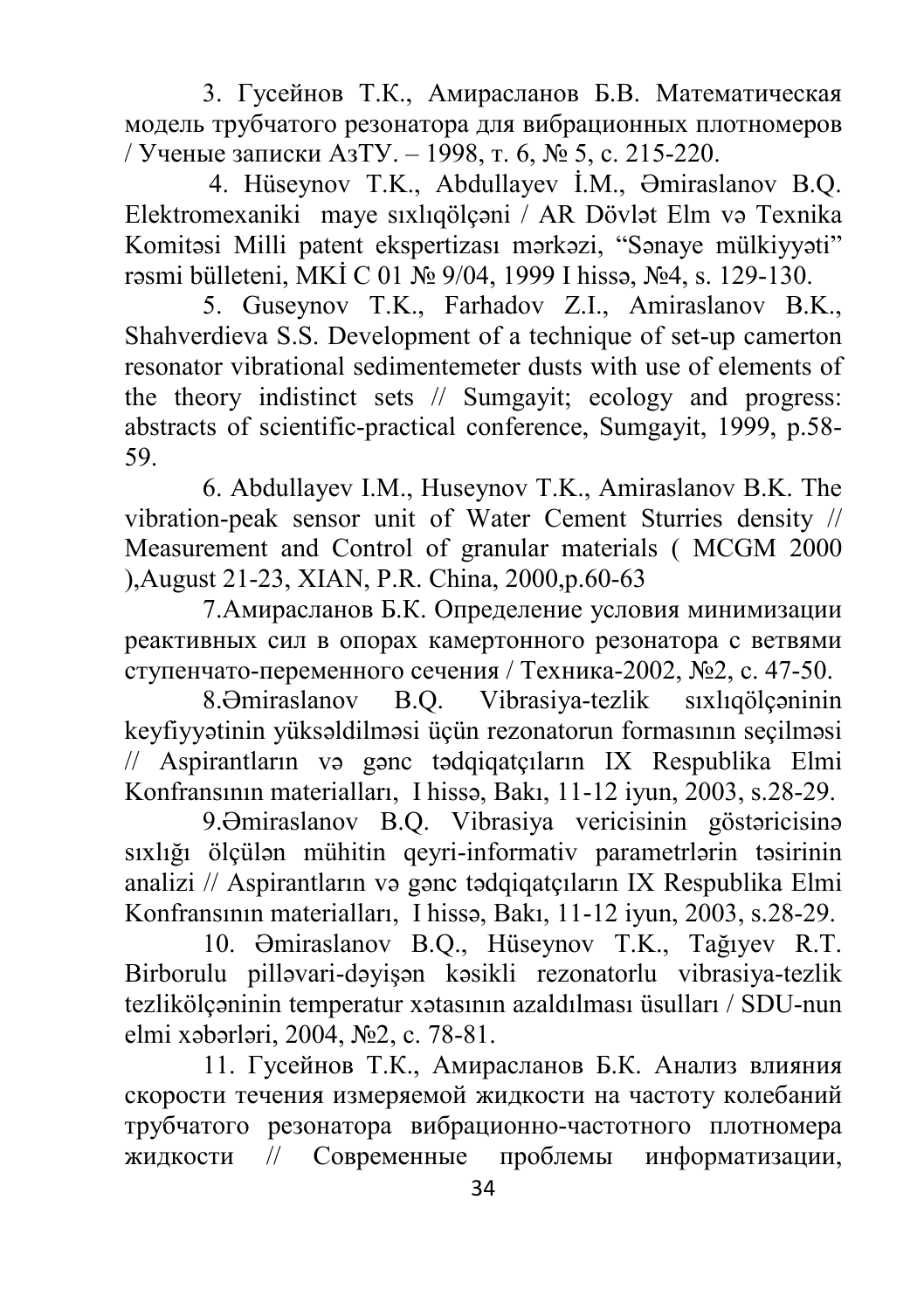кибернетики и информационных технологий: Труды II Республиканской научной конференции, Баку, 2004 г., т.3, с. 72-73.

12. Əmiraslanov B.Q.Vibrasiya-tezlik sıxlıqölçənlərinin mexaniki rəqs sisteminin keyfiyyət əmsalını ölçən cihaz / AzTUnun Elmi əsərləri, 2004, №3, s.14.

13. Əmiraslanov B.Q. Dəqiqliyi yüksəldilmiş birborulu pilləvari-dəyişən kəsikli rezonatorlu vibrasiya-tezlik sıxlıqölçəni / Azərbaycan Ali Texniki Məktəblərinin xəbərləri, İnformatika və avtomatika, №4, 2004, s. 65-69.

14. Амирасланов Б.К., Гусейнов Т.К. Математическая модель однотрубного резонатора ступенчато-переменного сечения / Научные известия Сумгаитского Государственного Университета. № 4,т.5,2005,с.85-88.

15. Əmiraslanov B.Q. Keyfiyyət əmsalı yüksəldilmiş birborulu rezonatorlu vibrasiya-tezlik sıxlıqölçəninin tədqiqi // Aspirantların və Gənc tədqiqatçıların XI respublika Elmi Konfransının materialları, BDU, Bakı, 2006, s. 95-96.

16. Əmiraslanov B.Q. Yüksək keyfiyyətli pilləli-dəyişən en kəsikli birborulu rezenatorun eksperimental tədqiqi / AzTU-nun Elmi əsərləri, 2006, №4, s.45-47.

17. Гусейнов Т.К., Амирасланов Б.К., Абдуллаев И.М. Анализ системы возбуждения вибрационного плотномера / Известия Высших Технических Учебных Заведений Азербайджана. Метрология и приборостроение. Баку, 2007,  $N<sub>2</sub>1(47)$ , c.60-63.

18. Абдуллаев И.М., Гусейнов Т.К., Агаева Ф.Ш. Математическое обоснование вибрационно-частотного метода измерения жидкости // Riyaziyyatın tətbiqi məsələləri və yeni informasiya texnologiyaları. Respublika elmi konfransı.Sumqayıt. 2007, s.219-221

19**.** Пат. İ 2008 0025 от 28.01.2008 (Азербайджан). Резонансный датчик плотности /Т.К.Гусейнов, И.М.Абдуллаев, Б.К.Амирасланов.

20. Амирасланов Б.К., Гусейнов Т.К., Aslanova Z. Generalized mathematical model of sensitive elements of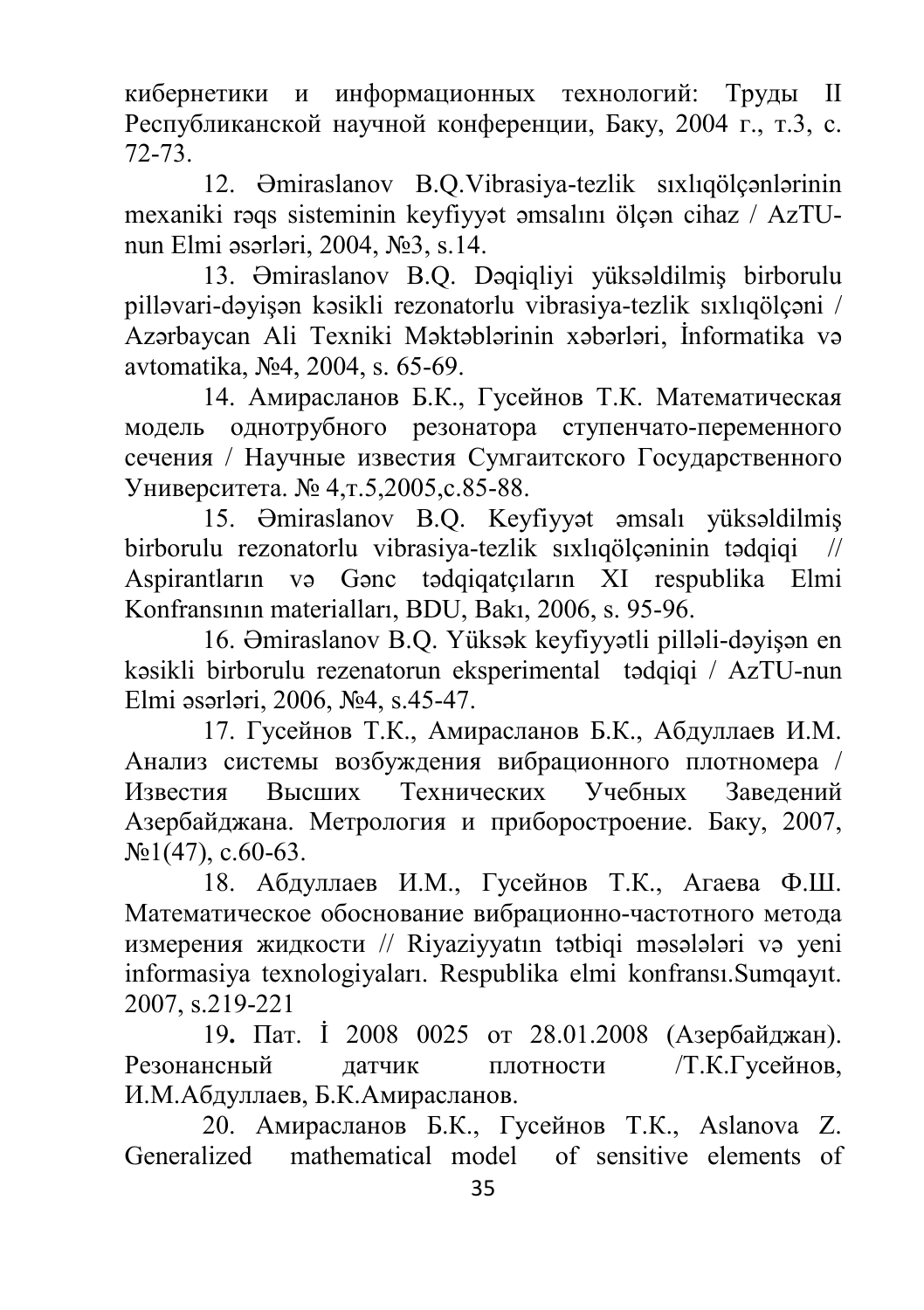vibration density measures of liquid // The second International Conference. "Problems of cybernetics and Informatics ", Baku , 2008, p. p 124-127.

21.Гусейнов Т.К., Амирасланов Б.К. Обобщенная математическая модель трубчатых резонаторов для вибрационно-частотных плотномеров жидких продуктов / Прикаспийский журнал: управление и высокие технологии. Астрахань, 2009, №4(8), с.11-14.

22. Гусейнов Т.К., Амирасланов Б.К., Оруджева Г.Э., Тагиева Т.А. Обобщённая математическая модель трубчатых резонаторов вибрационно-частотных плотномеров нефтепродуктов // Труды международной конференции «Научно-технический прогресс и современная авиация» том 2, Баку, 2009, с.63-65.

23. Гусейнов Т.К., Амирасланов Б.К. Тагиева Т.А., Джафарова Ш.М., Оруджева Г.Э. Синтез высокодобротного механического резонатора с помощью электромеханических аналогий с использованием программы Electronics Workbench / Научные известия Сумгаитского Государственного Университета. 2010, № 1, т.10, с. 49-53.

24. Hüseynov T.K., Əmiraslanov B.Q., Tağıyeva T.A., Cəfərova Ş.M., Orucova G.E. Vibrasiya-tezlik sıxlıqölçənləri üçün rezonatorun riyazi modeli / SDU-nun elmi xəbərləri, 2010, №3, səh. 61-65.

25.Əmiraslanov B.Q.,Tağıyeva T.A.,Əliyeva A.Q.Birborulu rezonatorlu vibrasiya sıxlıqölçəninin vericisinin konstruksiyasının işlənməsi / SDU-nun elmi xəbərləri,2013,№1, səh. 82-87.

26.Гусейнов Т.К., Амирасланов Б.К., Джафарова Ш.М., Оруджева Г.Э. Математическая модель резонатора вибрационного плотномера жидкости работающего в режиме свободных колебаний // Современные концепции научных исследований. VII международная научно-практическая конференция. Технические науки. Часть 1, Москва, 2014, с.11.

27. Гусейнов Т.К., Амирасланов Б.К., Тагиева Т.А., Садыгов З.А. Расчет собственных частот колебаний неоднородных трубчатых резонаторов вибрационных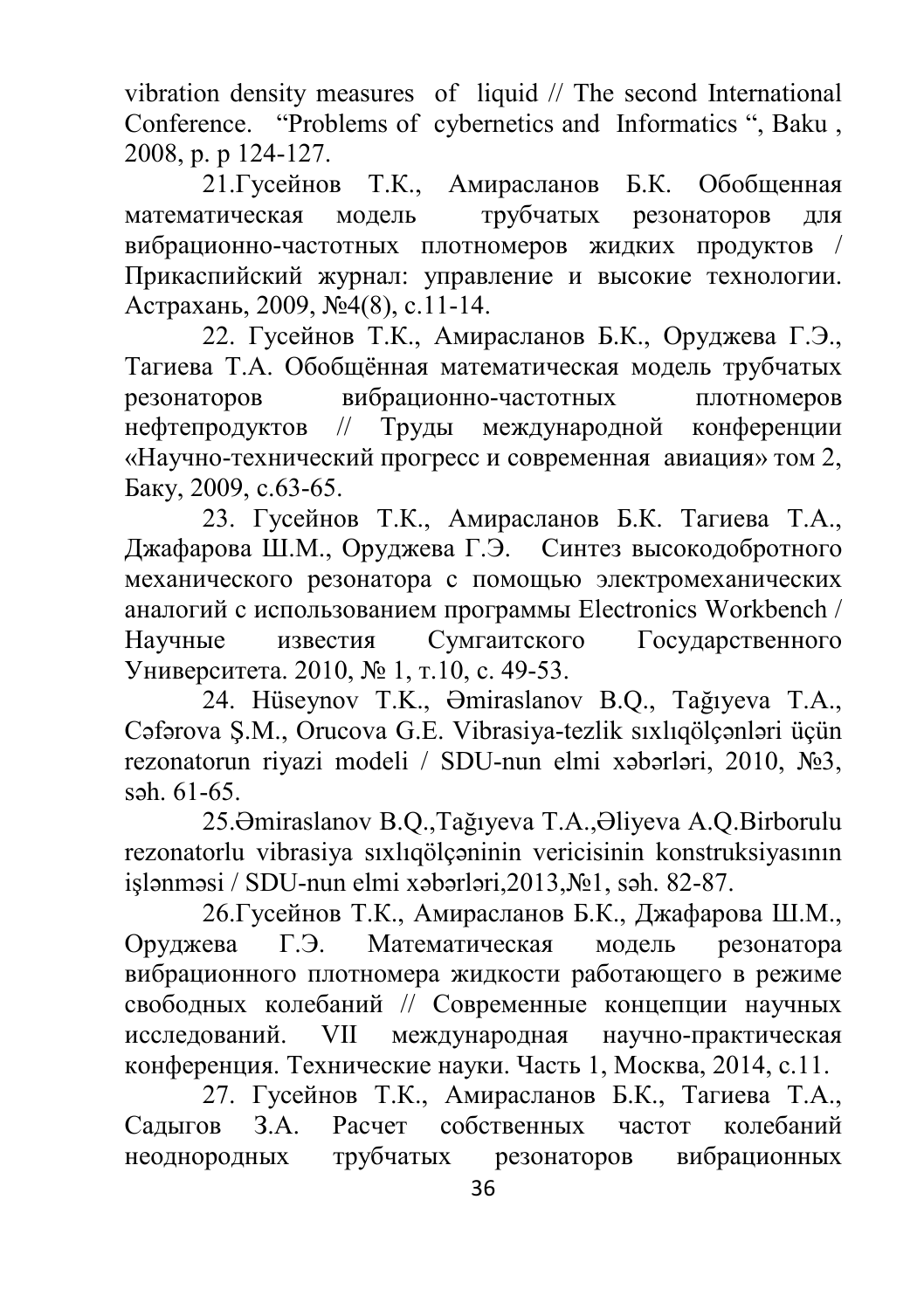плотномеров жидкости // Научные перспективы ХХI века. Достижения и перспективы нового столетия. VI международная научно-практическая конференция. Технические науки. Часть 2, Новосибирск, 2014, стр.8-9.

28. Юсифов С.И., Мамедов Дж.Ф., Гусейнов Т.К., Амирасланов Б.К. Исследование влияния скорости течения измеряемой жидкости на частоту колебаний трубчатого резонатора вибрационно-частотного плотномера жидкости / Измерительная и вычислительная техника в технологических процессах. Хмельницкий национальный университет. 2017,  $N<sub>2</sub>1(57)$ , c.31-34.

29. Юсифов С.И., Амирасланов Б.К., Мамедова Г.А. Способ определения точности измерения и эксплуатации плотномеров в АСУ ТП. «Уфимский государственный нефтяной технический университет» //Международная научнотехническая конференция аспирантов и молодых ученых «Наука. Технология. Производство», г. Салават,10-12 мая, 2017, стр. 229.

30.Юсифов С.И., Амирасланов Б.К., Ибрагимова П.А. Экспериментальное исследование однотрубного резонатора ступенчато-переменного сечения с повышенной добротностью. «Уфимский государственный нефтяной технический университет» //Международная научнотехническая конференция аспирантов и молодых ученых «Наука. Технология. Производство», г. Салават,10-12 мая, 2017, стр. 230.

31.ЮсифовС.И.,AmiraslanovB.K.Анализ состояния раз работки вибрационных поточных плотномеров жидких сред // İnformasiya sistemləri və texnologiyalar: nailiyyətlər və perspektivlər. Beynəlxalq elmi konfransın materialları, Sumqayıt ş., 2018, s.50-51.

32.ƏmiraslanovB.Q.Vibrasiya-tezlik sıxlıqölçəninin rezonatorunun tədqiqi **//** İnformasiya sistemləri və texnologiyalar: nailiyyətlər və perspektivlər. Beynəlxalq elmi konfransın materialları, Sumqayıt ş., 2018, s.49-50.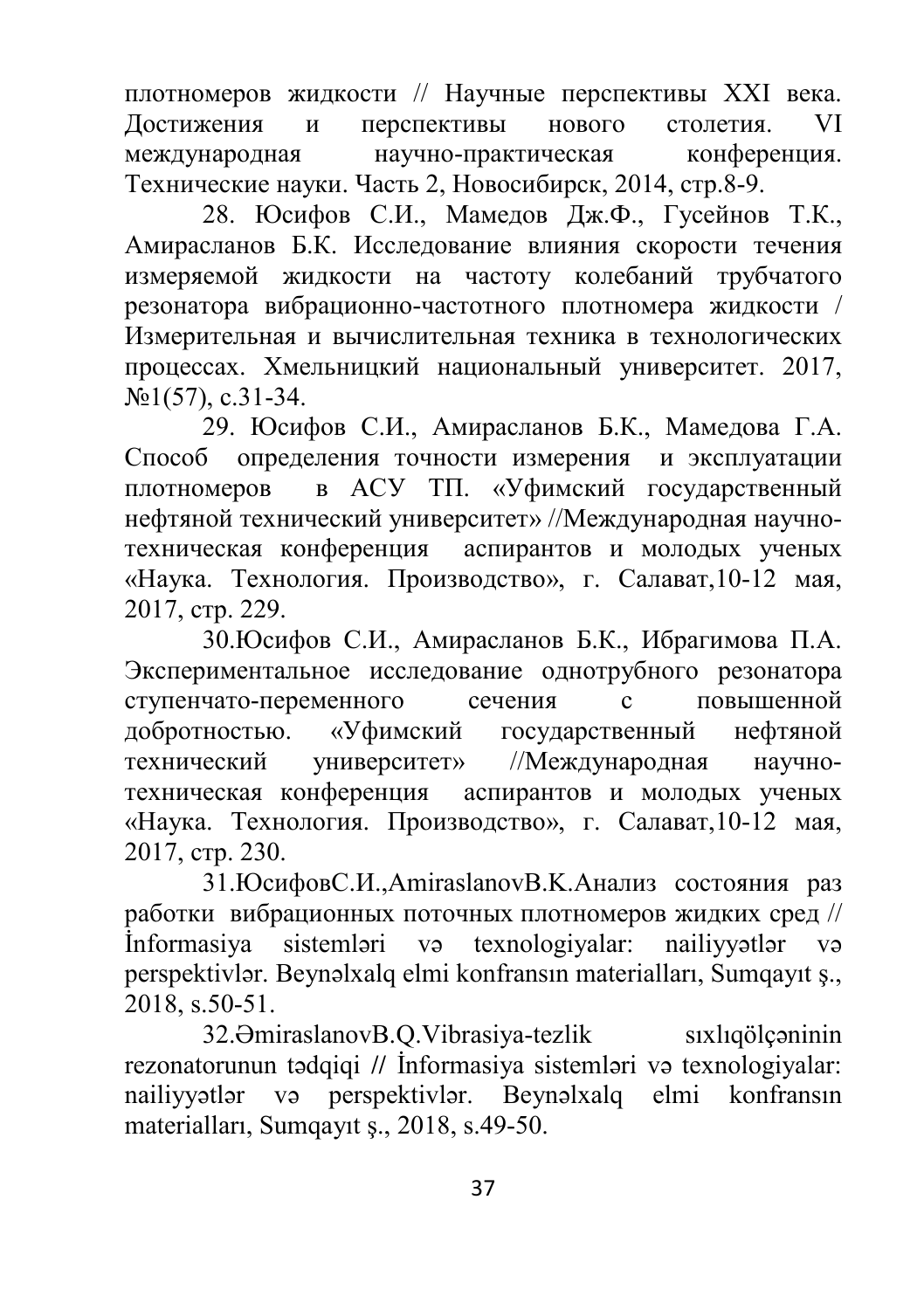33.Huseynov T.K., Amiraslanov B.K., Gadirova T.T., Abdulova N.A., Haciyeva K.R. Theoretical and experimental study of vibration-amplitude liquid densimeter on the basis of a highquality tubular resonator // International Scientific and Technical Conference: SES-2019, Scopus preview. E3S Web of Conferences 124, 03004 (2019) г. Kazan, Russia, 2019, стр.18-20.

34.ЮсифовС.И., AmiraslanovB.K. Нечеткая система автоматической настройки вибрационно-частотного плотномера // İnformasiya sistemləri və texnologiyalar: nailiyyətlər və perspektivlər. Beynəlxalq elmi konfransın materialları, Sumqayıt ş., 2020, s.330-331.

35.Юсифов С.И., Фархадов З.И., Амирасланов Б.К. Система автоматической настройки вибрационночастотного плотномера на основе нечеткой логики // Международной научно-технической конференции", Пром-Инжиниринг", г. Сочи, 2021, стр. 60-63.

36. Amiraslanov B.K., Abdulova N.A., Abdullayeva S.C., Huseynov A.S., Kravets A.İ.. Influence of the pressure of the measured liquid on the readings of vibration-frequency density sensors in the chemical industry // III International conference mip: engineering-2021: Advanced technologies in material science, mechanical and automation engineering, Scopus preview. E3S Web of Conferences, г. Krasnoyarsk, Russia, 2021, стр. 129-135.

 The works, published together with co-authors, consisted of finding accurate and approximate formulas for calculating the quality indicators of the applicant in the studied area, their improvement and conducting experiments and processing the results.

.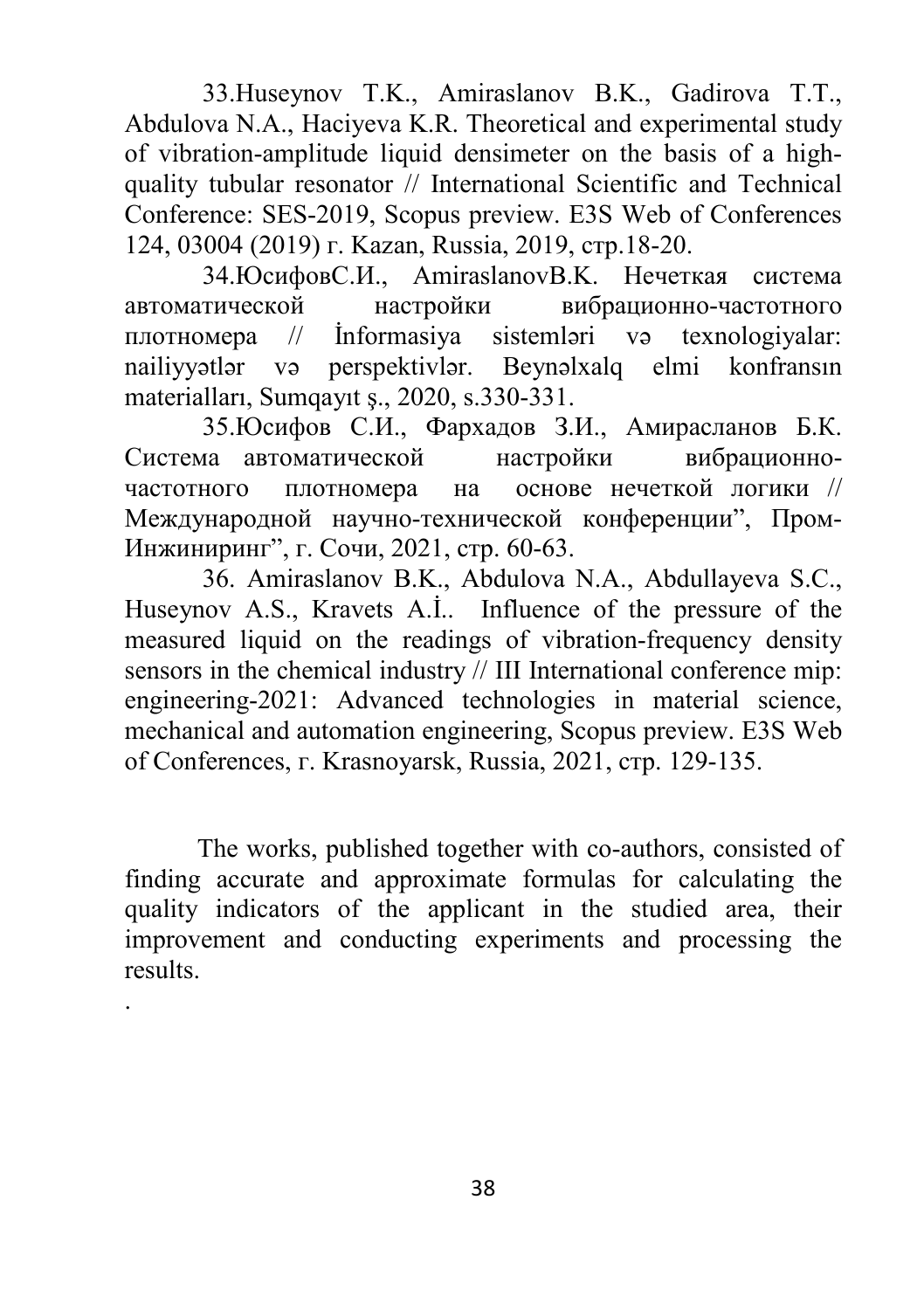The defence will be held on 28 June 2022 year at at the meeting of the Dissertation council FD 2.25 of Supreme Attestation Commission under the President of the Republic of Azerbaijan operating at Sumgait State University

Address : AZ5008, Sumgait city, 43 rd block

Dissertation is accessible at the library of Sumgait State University.

Electronic versions of dissertation and its abstract are available on the official website of the Sumgait State University

Abstract to the necessary addresses on the date of

\_\_\_\_ \_\_\_\_\_\_ \_\_\_\_